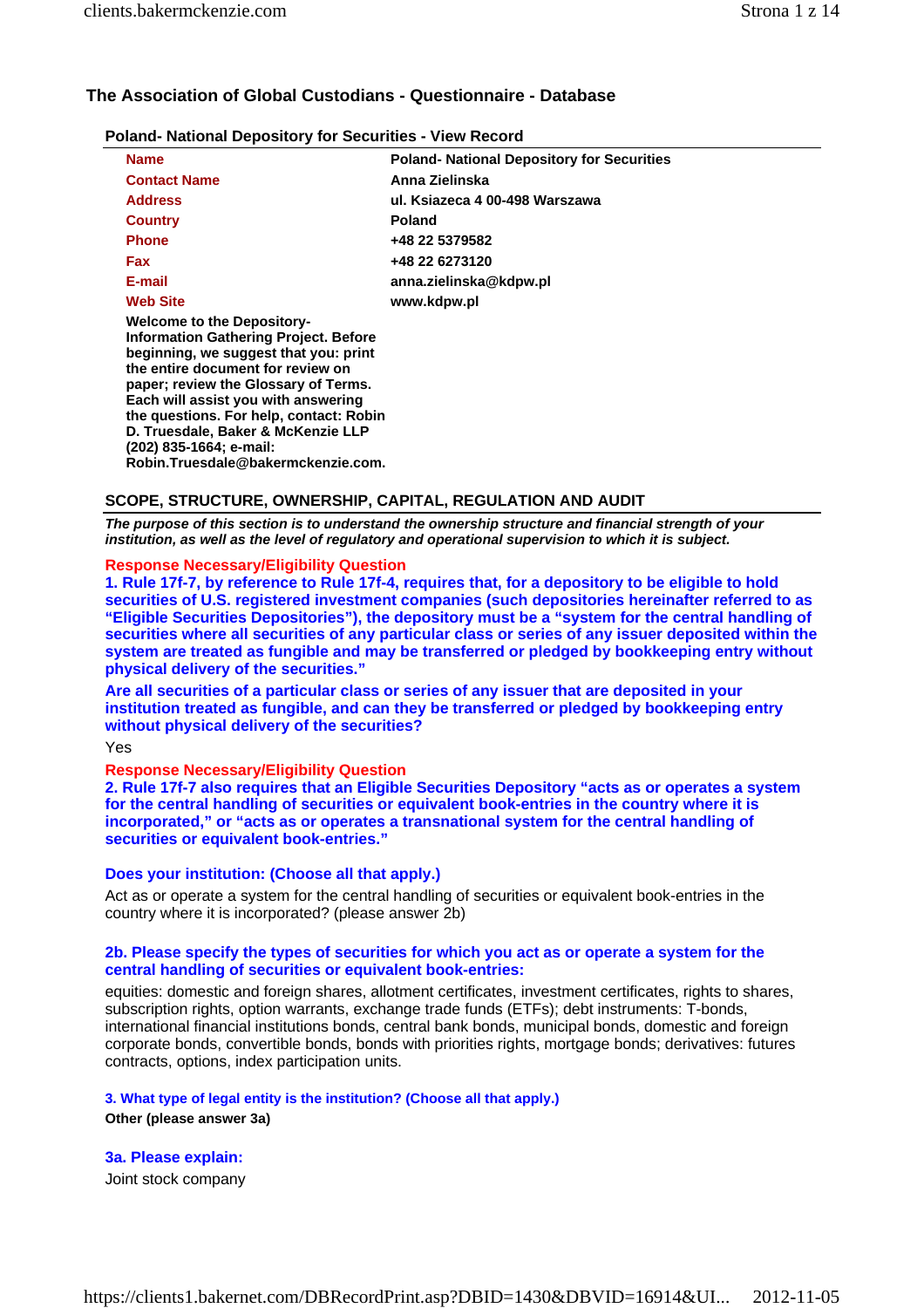### **4. Is the institution operated as a "for profit" or a "not for profit" organization? Not for profit, Other (please answer 4a)**

# **4a. If other, please explain:**

Depository may set aside a share of its profits for the payment of a dividend if the profits generated do not need to be retained to enable the Company to perform its business activities.

**5. Please provide the names of the owners and their ownership interest percentages.**

**33 % Warsaw Stock Exchange 33 % National Bank of Poland (Central Bank) 33 % Ministry of State Treasury** 

### **6. Please answer the following:**

### **6a. What is the date of establishment of the depository?**

07/Nov/1994

**6b. What is the date that the depository's operations began? 11/Apr/1991** 

### **7. Under what regulation or statute is the depository established and governed?**

The Trading in Financial Instruments Act, Capital Market Supervision Act, Statute of the KDPW, Commercial Companies Code

#### **7a. Is the regulation or statute electronically available?**

**Yes (please answer 7b), No** 

# **7b. If regulation or statute is electronically available, please supply web address(es) here or upload document(s) in question 7c.**

http://www.knf.gov.pl/en/Images/ustawa\_o\_obrocie\_aktualizacja\_2011\_tcm81-26532.pdf http://www.knf.gov.pl/en/Images/o\_nadzorze\_kapitalowym\_aktualizacja\_2009\_tcm81-27720.pdf http://www.kdpw.pl/en/rules/Documents/statut\_e.pdf

**7c. Please supply document (s) here:**

# **7d. Please provide details of the structure and composition of your Board together with their industry experience and responsibilities in governing the depository.**

### **What are the qualifications to become a board member?**

The Polish legal system (Code of Commercial Companies) provides general requirements concerning members of company governing bodies. Qualification requirements concerning specific educational background and professional experience in a given field are set out in certain acts of law governing the operation of entities in a given sector, e.g. banks or some companies of specific character established pursuant to a separate act of law. The Act on Trading in Financial Instruments dated 29 July 2005 (as amended), pursuant to which the National Depository operates, includes no such provisions with respect to the Board of a company. In such a situation, qualification requirements are set by a body authorized to appoint a Board member. Such qualification requirements depend on the assessment of the company's needs in specific cases.

#### **7e. What are the election procedures?**

**The President of the Board is appointed and, as the case may be, dismissed by the General Meeting of Shareholders in a secret ballot by an absolute majority of votes (more than half of the votes cast). The General Meeting is valid and may adopt resolutions if at least half of the shares are represented. The shareholders of the company are, in equal parts: the State Treasury represented by the Minister of the State Treasury, the Warsaw Stock Exchange and the National Bank of Poland. Members of the Board, including one or more vice-presidents of the Board, are appointed, at the request of the President of the Board, by the Supervisory Board of the Depository. Such appointment takes place at the meeting of the Supervisory Board in an open vote by an absolute majority of votes cast by the members of the Supervisory Board present at the meeting. The meeting is valid if all members of the Supervisory Board have been notified of the meeting at least 5 days prior to its date and at least half of the members of the Supervisory Board are present. In order to adopt a resolution concerning the appointment or, as the case may be, dismissal of a member of the Board (as well as in other matters), such an item must be included in the agenda of a given meeting.**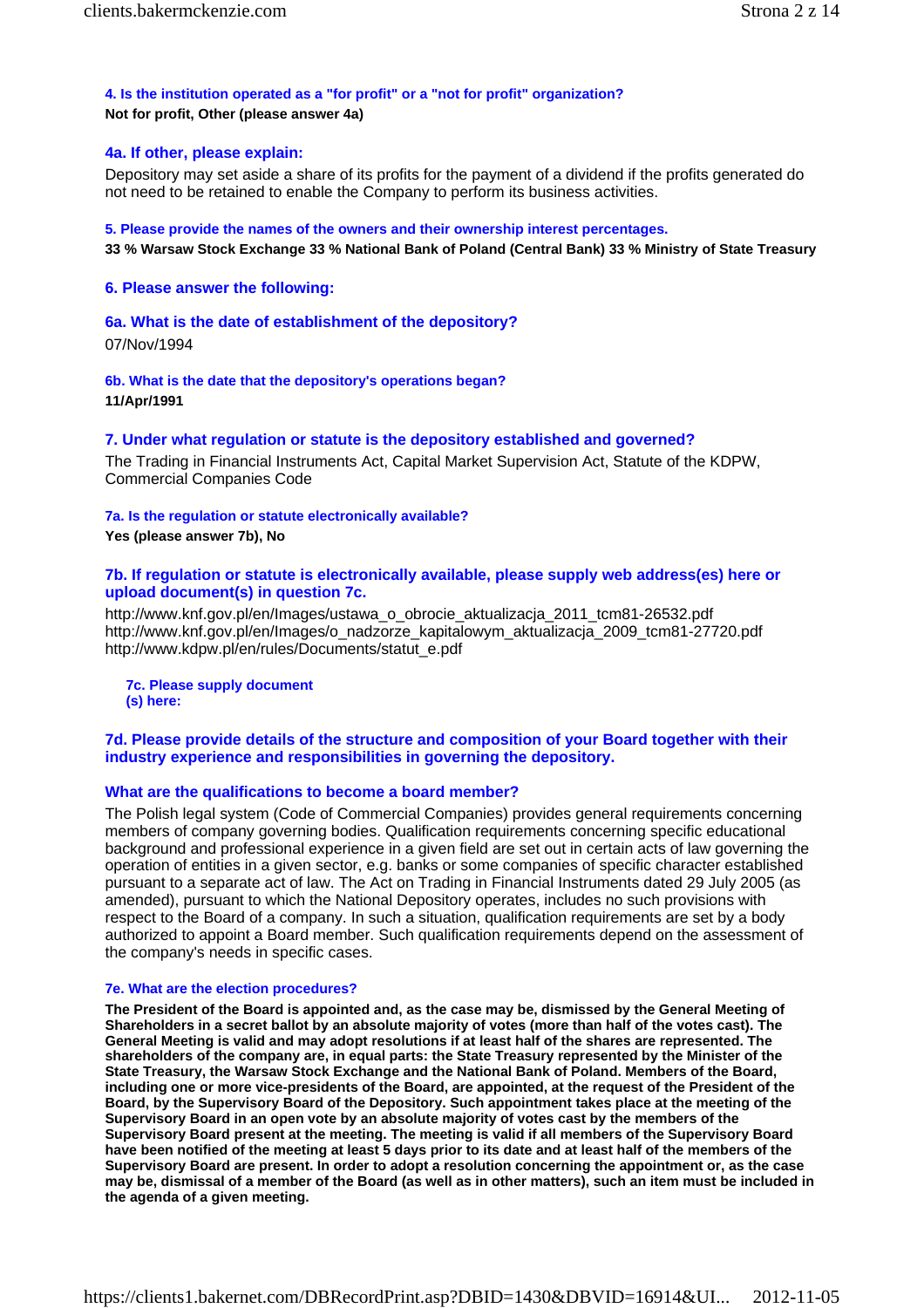# **7f. What is the maximum length of time a board member can serve?**

Such time length is set out in the Articles of Association of the National Depository. It amounts to three years constituting joint term of office of the Board members. The mandates of all Board members expire on the day an Annual Meeting of Shareholders for the previous full financial year of serving as the member is held. Under Polish law there is no limit as to the number of terms of office, however there is a limitation as to the duration of such a term, which in joint stock companies is 5 years.

### **7g. How are the voting powers distributed amongst the board members (i.e. does each board member have one vote or do certain members have additional voting power)?**

**Each Board member has one vote. Resolutions are adopted by ordinary majority of votes. In the case of a tie, the President of the Board has the casting vote. Each Board member may have a dissenting opinion, if they vote against the resolution. Such a dissenting opinion must be written down in the resolution and legal and factual justification for it must be given.** 

# **7h. Who is responsible for regulating the board members?**

The number of Board members, the duration of the term of office (in accordance with the statutory norm), any additional rights for the President of the Board associated with supervising the work of the Board, as well as the manner of voting, the validity of Board meetings, extension or, as the case may be, limitation of competences of the Board in accordance with the Code of Commercial Companies are set out in the Articles of Association, i.e. by shareholders acting as the General Meeting.

# **Response Necessary/Eligibility Question**

**8. Rule 17f-7 requires that an Eligible Securities Depository "is regulated by a foreign financial regulatory authority as defined under section 2(a)(50) of the Act", with section 2(a)(50) establishing that "'foreign financial regulatory authority' means any (A) foreign securities authority, (B) other governmental body or foreign equivalent of a self-regulatory organization empowered by a foreign government to administer or enforce its laws relating to the regulation of fiduciaries, trusts, commercial lending, insurance, trading in contracts of sale of a commodity for future delivery, or other instruments traded on or subject to the rules of a contract market, board of trade or foreign equivalent, or other financial activities, or (C) membership organization a function of which is to regulate the participation of its members in activities listed above." Who regulates the activities of the depository? (Choose all that apply.)**

**A governmental body or regulatory organization empowered to administer or enforce laws related to securities matters.** 

**9. Please provide the name of regulatory authority(ies) identified in question 8: The Polish Financial Supervision Authority (PFSA)** 

**Response Necessary/Eligibility Question** 

**10. Rule 17f-7 requires that an Eligible Securities Depository "is subject to periodic examination by regulatory authorities or independent accountants."** 

**Is the depository subject to periodic examination by: (Choose all that apply.)** Independent accountants?

**11. What enforcement actions are available to the regulatory authority(ies) for breach of applicable statute or regulatory requirements? (Choose all that apply.)** 

# **Name of Authority #1 (please answer 11a):**

The Polish Financial Supervision Authority (PFSA)

# **11a.**

**Fines, Other (please answer 11b)** 

# **11b. Please explain:**

An authorized representative of PFSA shall have the right to review KDPW`s books, documents and other carriers of information; to participate in the meetings of the supervisory board and in the general meetings of shareholders of KDPW. Upon a written request of PFSA, the KDPW management board shall be obliged to convene an extraordinary general meeting of shareholders or to put any matters specified by PFSA on the agenda of the general meetings. In case the management board refuses to do it, PFSA may appeal to a court to convene an extraordinary general meeting. PFSA may order the supervisory board to adopt a resolution concerning a particular matter. PFSA may appeal to a court against any resolution of the general meeting of shareholders or supervisory board, within 30 days of the date of receiving notice of the resolution, if it violates the provisions of law, the provisions of the KDPW's statute, the rules or principles of safety of trading, or if the resolution has been adopted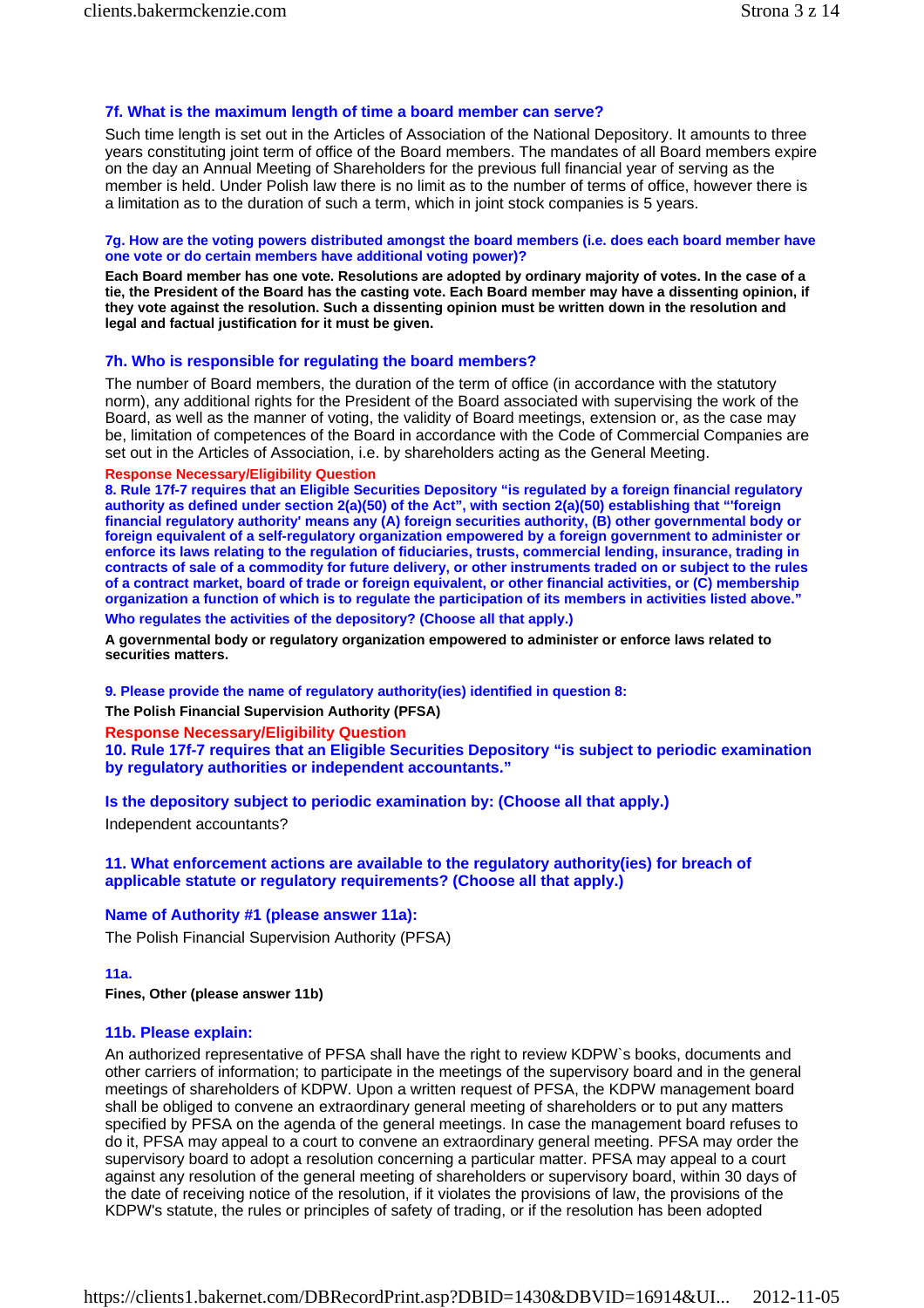contrary to the provisions of law, provisions of the KDPW's statute or the rules.

**Name of Authority #2 (please answer 11c):**

**11c.**

**12. Has there been any use of such enforcement actions in the last three years?** No

# **Capital**

**13. Are annual financial statements publicly disclosed? Yes (please answer 13a)** 

**13a. If yes, the AGC requests a copy of the institution's annual report. Is the annual report available electronically?**

Yes (please answer 13b)

**13b. If yes, please upload the document(s) here or insert web link(s) in question 13d:**

**13c. If more than one document for 13b, please upload the additional document here:**

**13d. Please insert web link(s) for 13b here: http://www.kdpw.pl/pl/kdpw/publikacje/Strony/RaportyRoczne.aspx** 

### **Internal Audit**

**14. Is an internal audit undertaken in your depository?**

**Yes (please answer 14a)** 

# **14a. If yes, what areas does the audit cover (financials, operations, etc.) and which department in your depository handles it?**

The audit covers operations, compliance and partially financials areas. It is handled by the Internal Audit Department.

**14b. Please list the date of your last internal audit and the period that the audit covered: 10/Aug/2012 to**

07/Sep/2012

**14c. How frequently does the internal audit occur? (Choose one.) Two or more times a year (please answer 14e)** 

**14e. Are the results of the internal audit publicly available? No** 

**14f. Please select the statement that most accurately characterizes the results of the last internal audit: (Choose one.)**

No material exceptions found.

**15. Is a financial audit performed by an Audit Firm, Regulatory Authority, or other external party?**

Yes (please answer 15a)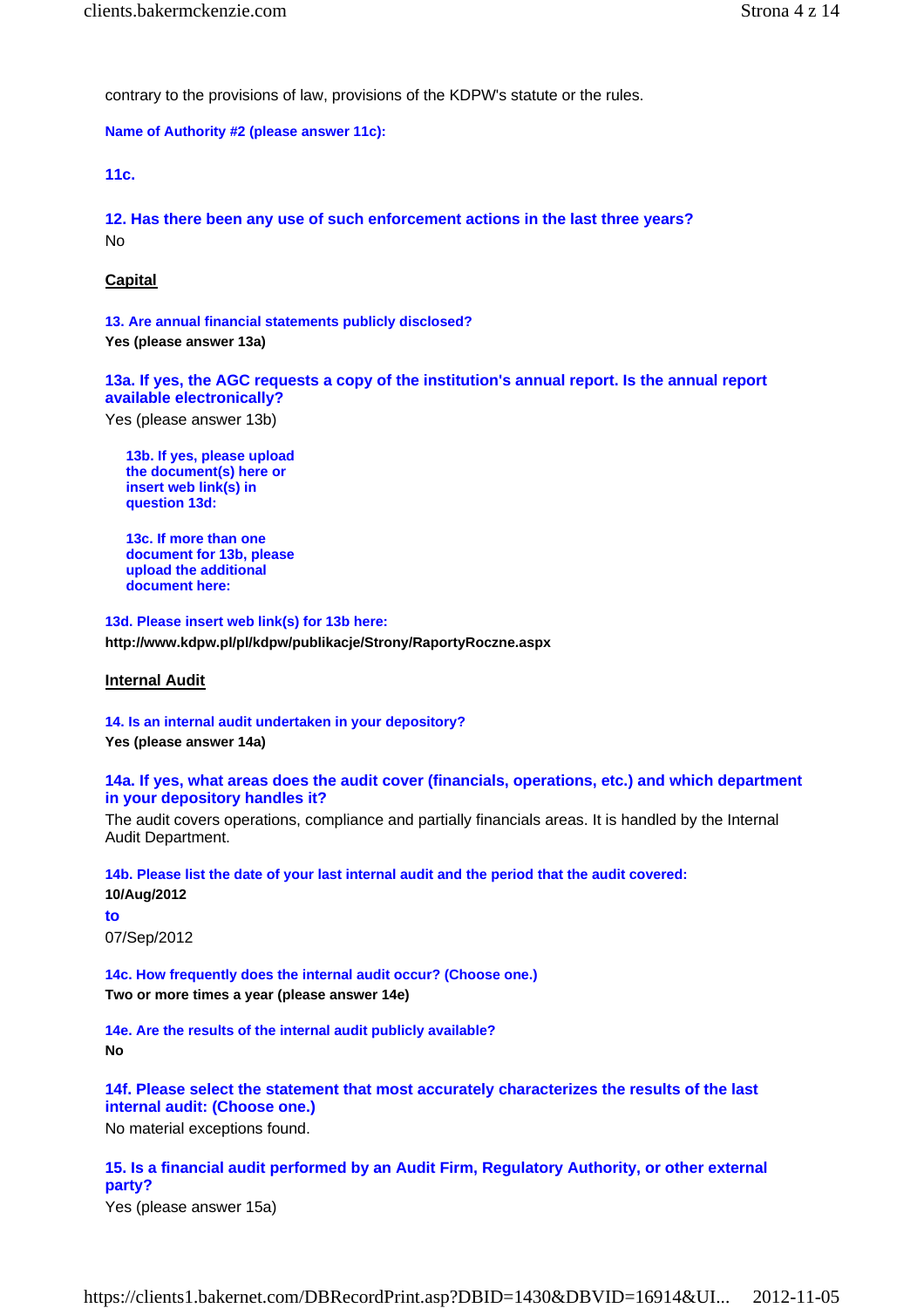**15a. If yes, please state the name(s) of the entity(ies) who perform the financial audit. BDO Sp. z o. o. Tax audits is performed by the Fiscal Audit Office** 

**15b. Please list the date of your last financial audit performed by an Audit Firm, Regulatory Authority, or other external party:** 30/Sep/2012

**15c. Please list the period that the audit covered: 02/Jan/2012 to** 30/Sep/2012

**15d. How frequently does the financial audit occur? (Choose one.) Two or more times a year (please answer 15f)** 

**15f. Are the results of the financial audit publicly available? Yes, No** 

**15g. Please select the statement that most accurately characterizes the results of the last financial audit: (Choose one.)**

No material exceptions found.

**16. Is an operational audit performed by an Audit Firm, Regulatory Authority, or other external party?**

Yes (please answer 16a)

**16a. If yes, please state the name(s) of the entity(ies) who perform the operational audit. The Polish Financial Supervision Authority (PFSA)** 

**16b. Please list the date of your last operational audit performed by an Audit Firm, Regulatory Authority, or other external party:** 06/May/2009

**16c. Please list the period that the audit covered: 02/Jan/2008** 

**to**

31/Mar/2009

**16d. How frequently does the operational audit occur? (Choose one.) Less than annually (please answer 16e)** 

### **16e. If less than annually, please explain:**

The PFSA operates audits chiefly at the request of KDPW participants, which may seek an investigation of certain procedures. No such requests have been made since 2009.

**16f. Are the results of the operational audit publicly available?**

### **No**

**16g. Please select the statement that most accurately characterizes the results of the last operational audit: (Choose one.)**

No material exceptions found.

# **PARTICIPANTS AND PARTICIPATION**

*The purpose of this section is to understand issues relating to participation in the depository, including eligibility requirements, conditions of participation, and supervision of participants.*

**17. What types of entities are eligible to become participants and how many of each type are**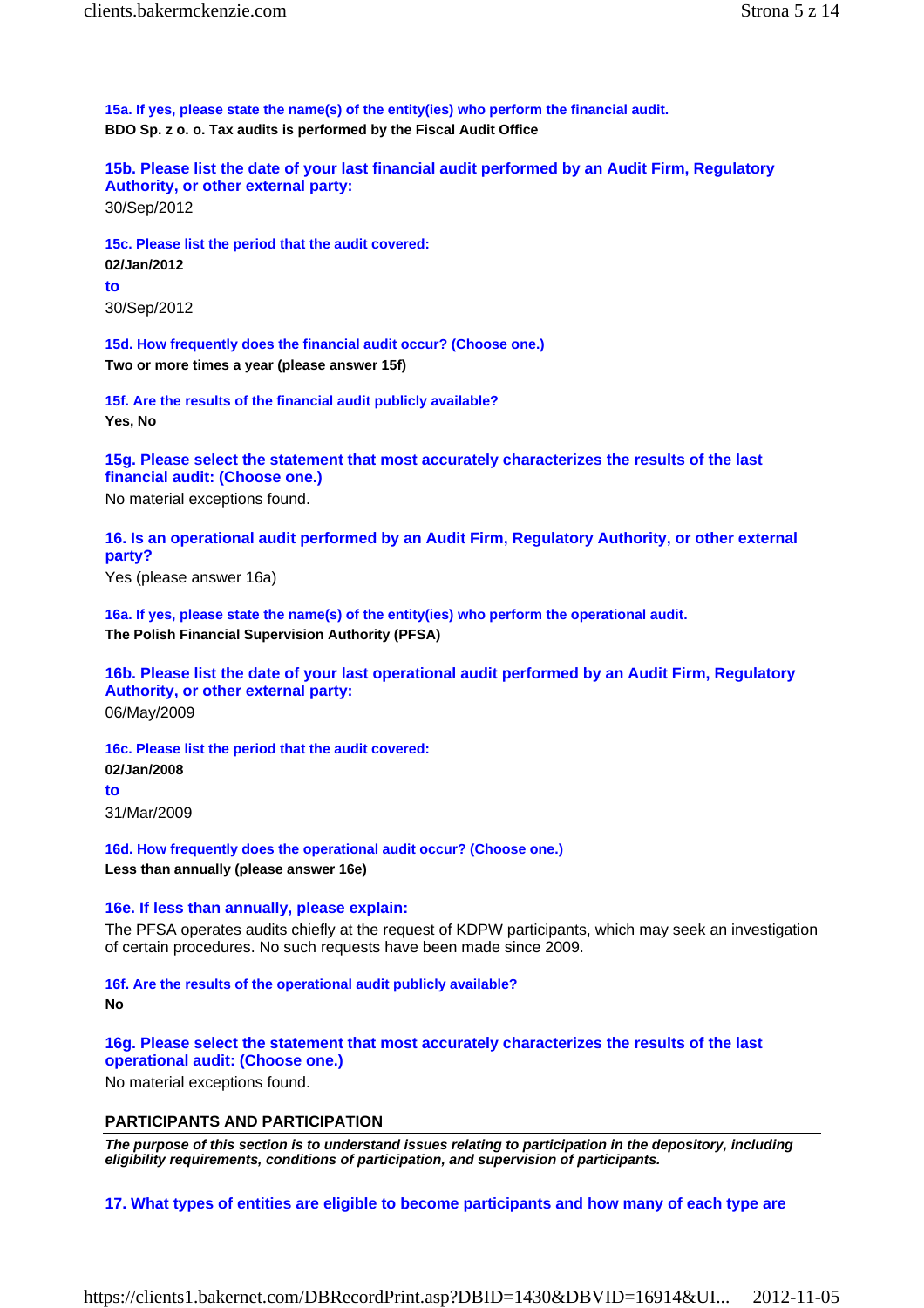# **there currently? (Choose all that apply.)**

Banks (please answer 17a), Brokers (please answer 17e), Foreign Institutions (please answer 17m), Other entities (please answer 17q)

**17a. How many Bank participants are there currently? (then please answer 17b) 16 (as of the end September 2012)** 

# **17b. Please select the features included in the eligibility requirements for Banks. (Choose all that apply.)**

Regulatory Oversight (please answer 17c), Other (please answer 17d)

**17c. Where can a description of the specific eligibility requirements for Bank participants be found? KDPW Rules** 

**17d. Please explain:** Material and technical requirements

**17e. How many Broker participants are there currently? (then please answer 17f) 24 (as of the end September 2012)** 

**17f. Please select the features included in the eligibility requirements for Brokers. (Choose all that apply.)**

Regulatory Oversight (please answer 17g), Other (please answer 17h)

**17g. Where can a description of the specific eligibility requirements for Broker participants be found? KDPW Rules** 

**17h. If other, please explain:** Material and technical requirements

**17m. How many Foreign Institution participants are there currently?**

**1 (as of the end September 2012)** 

**17n. Please select the features included in the eligibility requirements for Foreign Institution participants. (Choose all that apply.)**

Regulatory Oversight (please answer 17o), Other (please answer 17p)

**17o. Where can a description of the specific eligibility requirements for Foreign Institution participants be found?**

**The Trading in Financial Instruments Act, KDPW Rules** 

**17p. If other, please explain:**

Material and technical requirements

# **17q. If you have selected "Other entities" above, please explain:**

**- Depositors (brokerage offices or banks: participants who do not keep securities accounts, however perform activities involving the execution of securities purchase or sale orders on behalf of clients, entrust the KDPW with the management of securities accounts for their own securities); - Market organisers - Exchanges (Warsaw Stock Exchange,Bondspot SA,Polish Power Exchange); - Clearing houses (KDPW\_CCP, Warsaw Commodity Clearing House),- Central depository (KDPW)– Treasury State/Ministry of Finance; Bank Guarantee Fund's, Central Bank (National Bank of Poland)** 

**17r. Indicate how many "Other entities" are currently participants?**

30 (as of the end September 2012)

**17s. Please select the features included in the eligibility requirements for the participants referred to above as "Other entities". (Choose all that apply.)**

**Regulatory Oversight (please answer 17t)**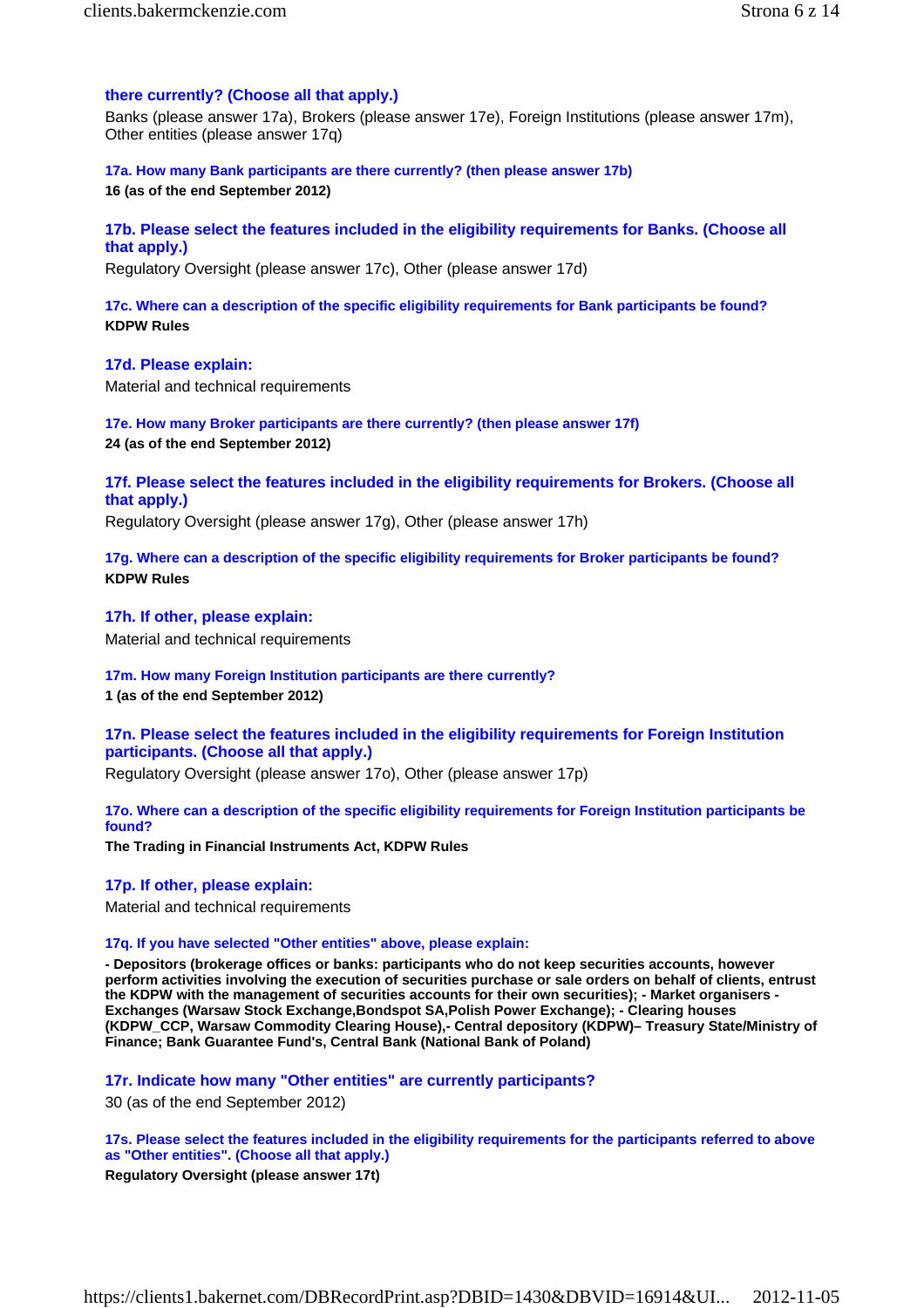# **17t. Where can a description of the specific eligibility requirements for participants described above as "Other entities" be found?**

KDPW Rules

# **18. Are participants required to contribute capital to the depository that would result in ownership of the depository?**

No

**19. Are prospective participants subject to an initial review and approval process regarding compliance with eligibility requirements?**

**Yes** 

# **Conditions of Participation**

**20. What governs the relationship between the depository and the participants? (Choose all that apply.)**

Relevant law and regulation, Standard participation contract, By-laws of the depository, Rules of the depository

# **Response Necessary/Eligibility Question**

**21. Rule 17f-7 requires that an Eligible Securities Depository "holds assets for the custodian that participates in the system on behalf of the Fund under safekeeping conditions no less favorable that the conditions that apply to other participants."**

**Please confirm that assets of foreign investors held by custodians as participants in the depository are held under safekeeping conditions no less favorable than the conditions that apply to other participants.**

Yes (please answer 21b)

# **21b. Please confirm the basis for the arrangements you have in place to ensure that the assets you hold for custodians receive the same level of safekeeping protection as the assets held for other categories of participants. (Choose all that apply.)**

Relevant Law and Regulation, Standard participation contract, Established terms and conditions of participation, By-laws of the depository, Rules of the depository

# **22. How does the depository notify participants of material changes to the conditions of participation? (Choose all that apply.)**

By public announcement, Other (please answer 22a)

### **22a. Please explain:**

**Electronic information system: ESDI (Electronic System of the Information Distribution) or ESDK (Electronic System of the Messages Distribution)** 

# **Governance of Participants**

**23. Who enforces compliance with the depository's conditions of participation? (Choose all that apply.) The depository** 

**24. What enforcement actions are available to the enforcement authority? (Choose all that apply.) Fines, Restrictions on participation, Suspension of participation, Termination of participation, Other (please answer 24a)** 

# **24a. Please explain:**

The Depository may caution a participant.

**25. Has there been any such enforcement actions in the last three years? Yes (please answer 25a)** 

**25a. If yes, please explain, including information relative to any suspensions of depository**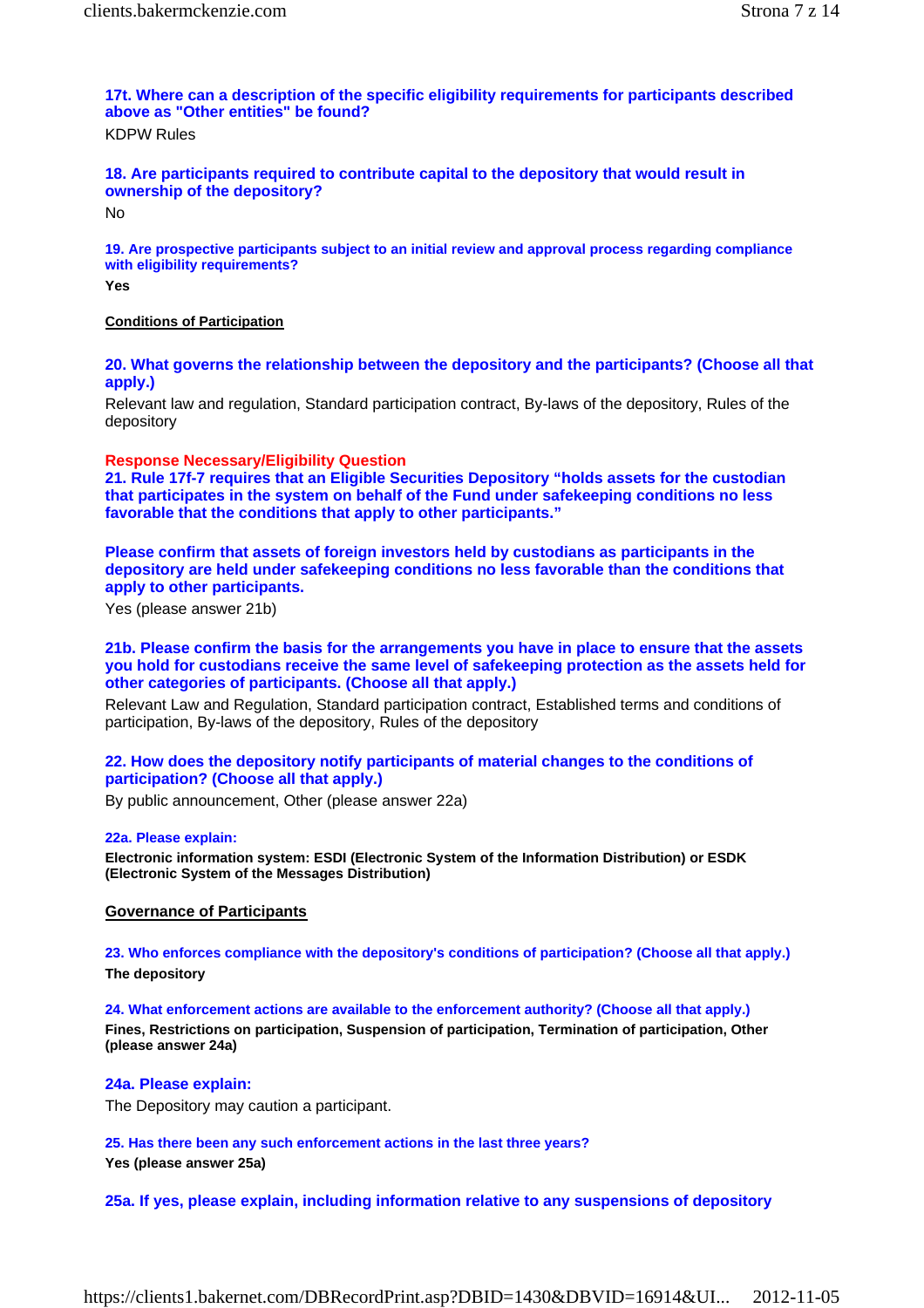# **participants:**

During the past 3 years the following disciplinary measures have been applied vis-a-vis 1 participant each: - a caution (as per § 104.3 of the KDPW Rules), because of: numerous errors on accounts carried in it's system in breach of securities book keeping principles specified in the KDPW Rules; - a deadline set (preceding the fine) for correction of securities book keeping practices, which breached KDPW regulations.

# **DEPOSITORY FUNCTIONALITY AND SERVICES; USE OF AGENTS**

*Certain functionalities and services reduce risk to an investor if provided in an efficient manner. The purpose of this section is to identify those functionalities that may potentially be offered by depositories and clearing systems around the world, and ascertain whether they are offered by your institution.*

# **26. For which of the following security types do you serve as a depository or clearing system? (Choose all that apply.)**

Government securities, Equities, Corporate bonds, Corporate money market instruments, Others (please answer 26a)

### **26a. Please name the other security types:**

**Debt financial instruments: mortgage bonds, municipal bonds, convertible bonds, central bank bonds, financial institution bonds, non-public bonds, bonds with priorities rights, structured certificates Equity financial instruments:prefered shares, investment certificates exchange-traded funds (ETFs). Other securities allotment certificates pre-emptive rights, option warrants subscription warrants. Other financial instruments - options, futures contracts, index participation units** 

# **27. Is the use of the depository in your market compulsory by law or compulsory by market practice for the settlement or safekeeping of all instrument types in your market (e.g. equities, government securities, corporate bonds, money market instruments, warrants, derivatives etc). (Choose all that apply.)**

Yes by law for settlement of all instrument types (please answer 27a), Yes by law for safekeeping of all instrument types (please answer 27b)

#### **27a. Please list the instrument types for which it is not compulsory by law to: (i)settle in your depository**

**The use of the depository in Polish market is compulsory for regulated and alternative market. The instrument types for which it is not compulsory by law to: settle:Treasury bonds, Treasury bills;T-Bills are settled with the Securities Register (operated by the National Bank of Poland)** 

# **(ii)safekeep in your depository:**

T-Bills are safekept in the Securities Register operated by the National Bank of Poland

### **27b. Please list the instrument types for which it is not compulsory by market practice to: (i)settle in your depository**

**Treasury bills; T-Bills are settled with the Securities Register (operated by the National Bank of Poland)** 

### **(ii)safekeep in your depository:**

T-Bills are safekept in the Securities Register operated by the National Bank of Poland

# **28. Settlement and Safekeeping Percentages**

**28a. Please list by instrument type the percentage of the total market in your jurisdiction (either volume or value) settled within your institution, exclusive of your links with third parties.** 100 % - for securities traded on the regulated market and the alternative trading

**28b. Please list by instrument type the percentage of the total market in your jurisdiction (either volume or value) held in safekeeping within your institution.**

**100 % - for securities traded on the regulated market and the alternative trading** 

**29. Are there any activities performed by a third party on behalf of the depository for the depository participants (e.g., vaulting of physical securities, registration, entitlement processing, etc.)?**

No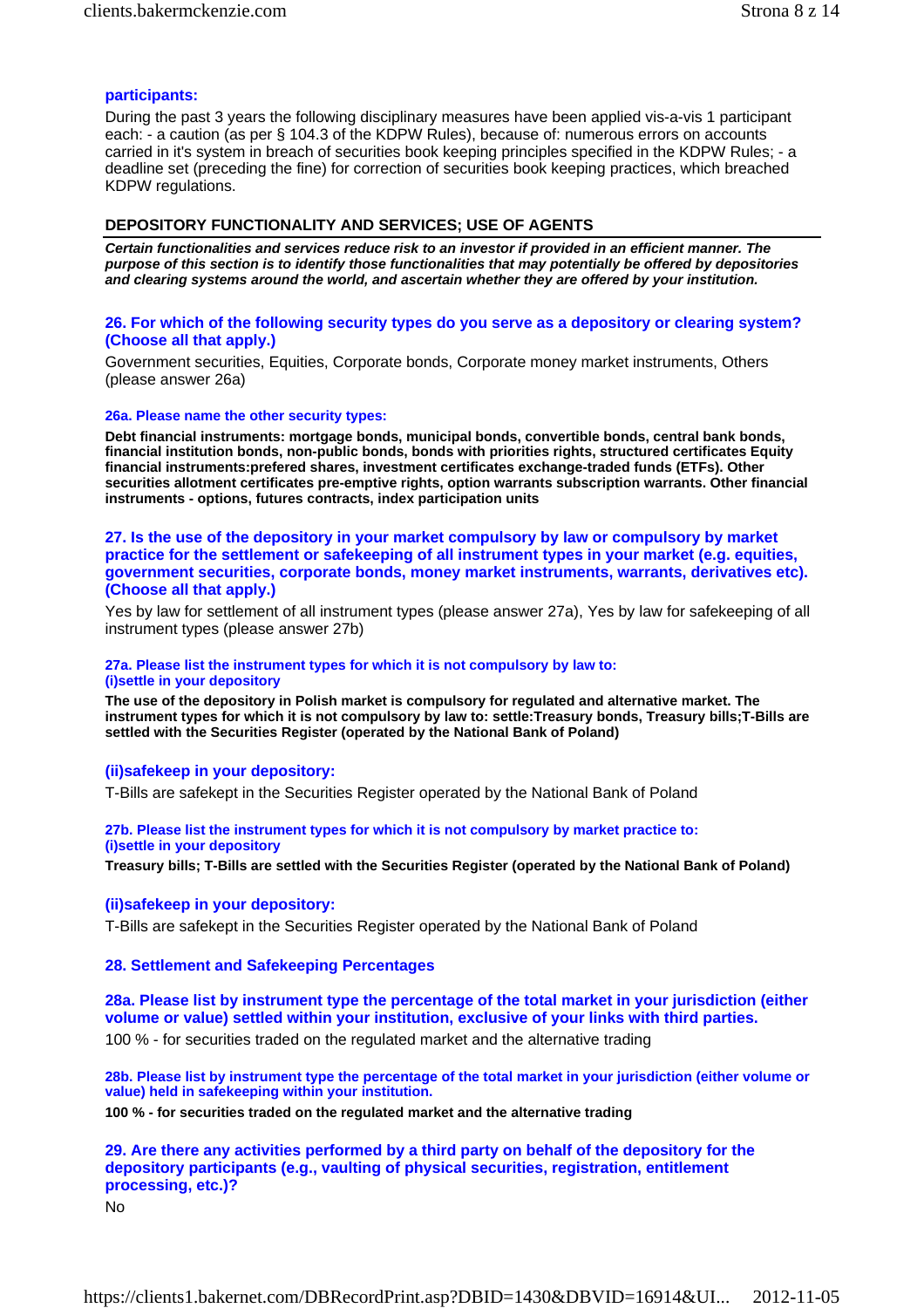# **30. Has any participant suffered any losses in the past three years due to the depository's performance?**

No

# **Other Services**

**31. Who accepts cash deposits (or makes payment credit accommodations) for depository transactions? (Choose all that apply.) Central Bank** 

# **32. Who processes cash clearing (or draws on credit lines, if applicable) for depository transactions? (Choose all that apply.)**

**Depository** 

**33. Who controls the movement of cash for cash deposits (or draws on credit lines, if applicable)? (Choose all that apply.)**

**Neither/others (please answer 33b)** 

### **33b. If others, please explain:**

**Payment banks, which hold cash accounts at the central bank** 

# **34. Who controls the movement of cash for cash clearing (or for draws on credit lines, if applicable)? (Choose all that apply.)**

**Depository** 

### **35. Please indicate services you provide. (Choose all that apply.)**

**Information in advance on corporate (annual or special) meetings in order that owners can vote., In order to avoid fails, an automatic securities lending facility - if requested - is provided for. (please answer 35a), Collateral handling in support of activities including securities lending, overdraft coverage, cash management, repurchase agreements, etc. Please provide details. (please answer 35c), Same day turnaround settlements., Information on distribution of new issues (IPO, Privatization)., Other (please answer 35d)** 

### **35a. Automatic securities lending facility is provided for: (Choose all that apply.)**

Other (please answer 35b)

### **35b. If other please explain:**

**The automatic securities lending system is organized by KDPW\_CCP (which is the clearing subsidiary of the Depository)in cooperation with KDPW. Banks and brokers who are direct participants of the KDPW, acting on their own account or on the account of another person, however, the securities borrower may only be a direct participant with the status of clearing member in the transaction clearing system operated by KDPW\_CCP or with the status of a representative (settlement agent) for KDPW\_CCP clearing members.** 

## **35c. Collateral Handling: please provide details:**

KDPW holds collateral for an automatic loan (cash, treasury bonds traded on the regulated market in the territory of the Republic of Poland, shares participating in the WIG20 index, or treasury bills, if they are included on the list of securities determined by the National Depository) in co-ordination with KDPW\_CCP.

### **35d. If other services, please explain:**

**Other services: settling transactions conducted on the regulated and non-regulated markets, hold-release mechanism (since July 2012) which allows management of instructions sent for settlement, organising and managing the Pension Guarantee Fund, managing the compulsory Investor Compensation Scheme, processing of transfer payments between open-ended pension funds, trade repository service (since November 2012) for derivatives trades addresses the provisions of EMIR. KDPW is looking to implement new services supporting securities transactions settlement : - securities lending & borrowing system in Q4 of 2012, organized in coopeation with KDPW\_CCP (anonymous loans to be initiated by KDPW participants, lenders would put in offers, borrowers would accept or reject them); - tax service for omnibus accounts in Q4 of 2012 - partial automatic settlement functionality in Q1 of 2014 (additional service offered to KDPW participants to optimise the volume of settled transactions on the organised market and outside of the organised markets). Introduction of partial automatic settlement will be co-ordinated with a simultaneous project for implementing a securities netting mechanism in KDPW\_CCP.**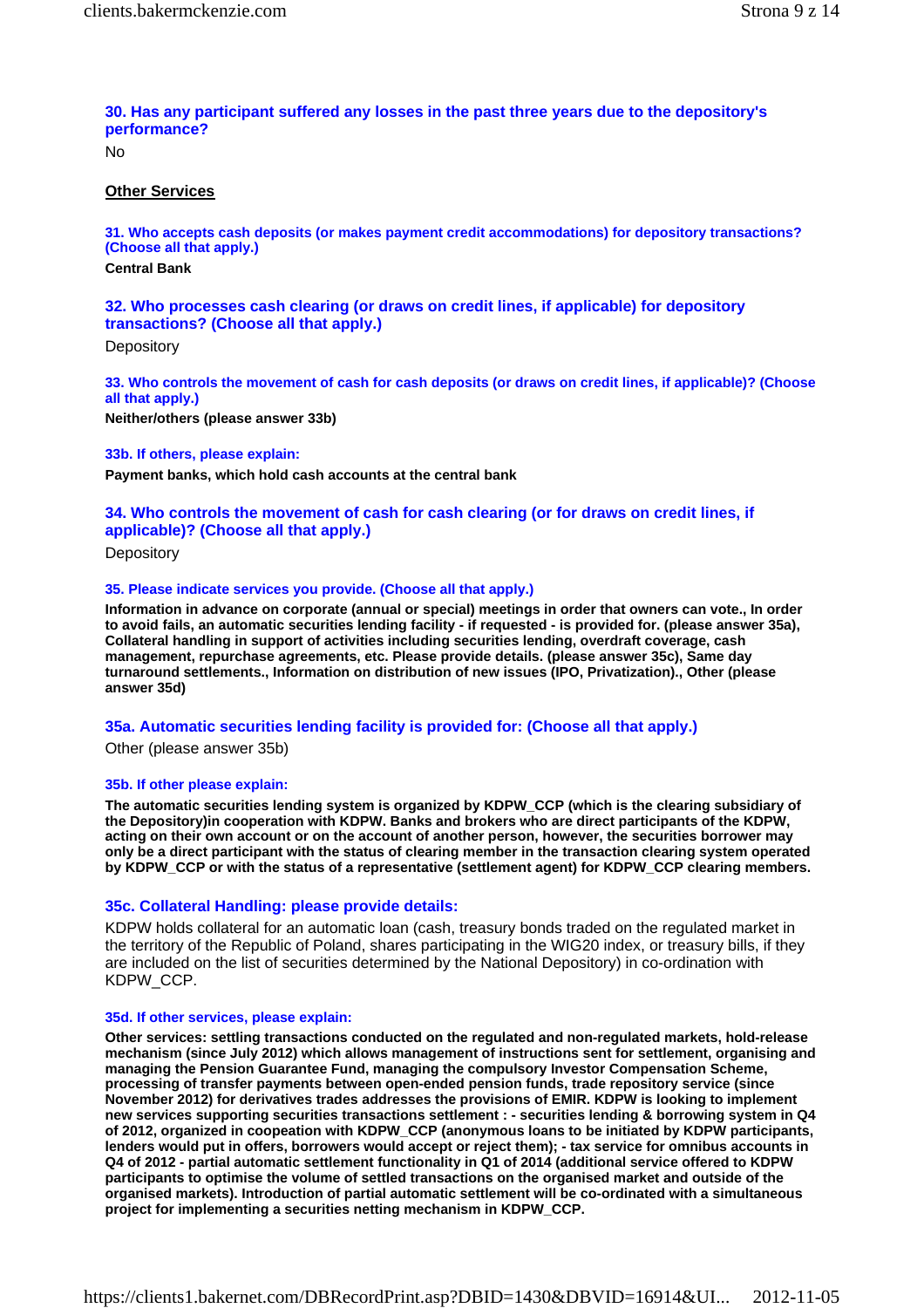# **36. What procedures are in place for the processing of corporate action entitlements? (Choose all that apply.)**

Credited to the securities account upon actual receipt by the depository.

**37. What procedures are in place for the processing of interest and dividends?(Choose all that apply.) Credited to the cash account upon actual receipt by the depository.** 

**Linkages With Other Central Securities Depositories (CSD) or International Central Securities Depositories (ICSD)**

**38. Please list all depositories or settlement systems to which you have an electronic link. OeKB (Austria), KELER (Hungary), Clearstream Banking Luxembourg, Euroclear Bank, EVK (Estonia), CSDP SR (Slovakia),LCVPD (Lithuania), KDD (Slovenia), LCD (Latvia).** 

**39. Are procedures and controls (firewalls) in place to avoid systemic collapse or contamination if one of the linked entities should experience business interruptions for whatever reason?**

Other (please answer 39a)

#### **39a. Please explain:**

**The links are provided via a SWIFT messaging system and there is no direct linkage between the Depository's and the other entity's systems. The workstation is secured with standard SWIFT security system.** 

**40. Has a business interruption recovery plan been developed in the event the linkages should become inoperable for any reason?**

Yes

## **ACCOUNT STRUCTURES AND RECORDKEEPING**

*The purpose of this section is to identify the nature of accounts; the naming convention is employed, the level of segregation achieved, accessibility in the event of bankruptcy and the frequency of reporting generated from them.*

**41. Are participants permitted to maintain more than one account at the depository?**

Yes (please answer 41a)

**41a. If yes, please indicate number: (Choose one.) An unlimited number of accounts.** 

**42. Are participants required/permitted to segregate assets held for their own benefit from those they hold for their clients?**

**Yes (please answer 42a)** 

### **42a. If yes, is segregation required or simply permitted?**

Required (please answer 42b)

**42b. How does segregation occur? (Choose all that apply.) By separately designated participant accounts.** 

**43. Does the depository permit its participants to open accounts in the participant's own nominee name (s)?**

**No, Other (please answer 43b)** 

### **43b. If other, please explain:**

**An amendment to the Act on Trading in Financial Instruments has allowed the introduction of omnibus accounts in the Polish depository system operated by KDPW. Omnibus accounts operated by KDPW participants are available as of 16 April 2012. The option of offering omnibus accounts operated by the National Depository (as opposed to KDPW Participants) should be available at the end of 2012, after PFSA approval of the amendements to KDPW's Rules. According to the law, omnibus accounts are restricted to cash market instruments: derivatives cannot be kept on such accounts.**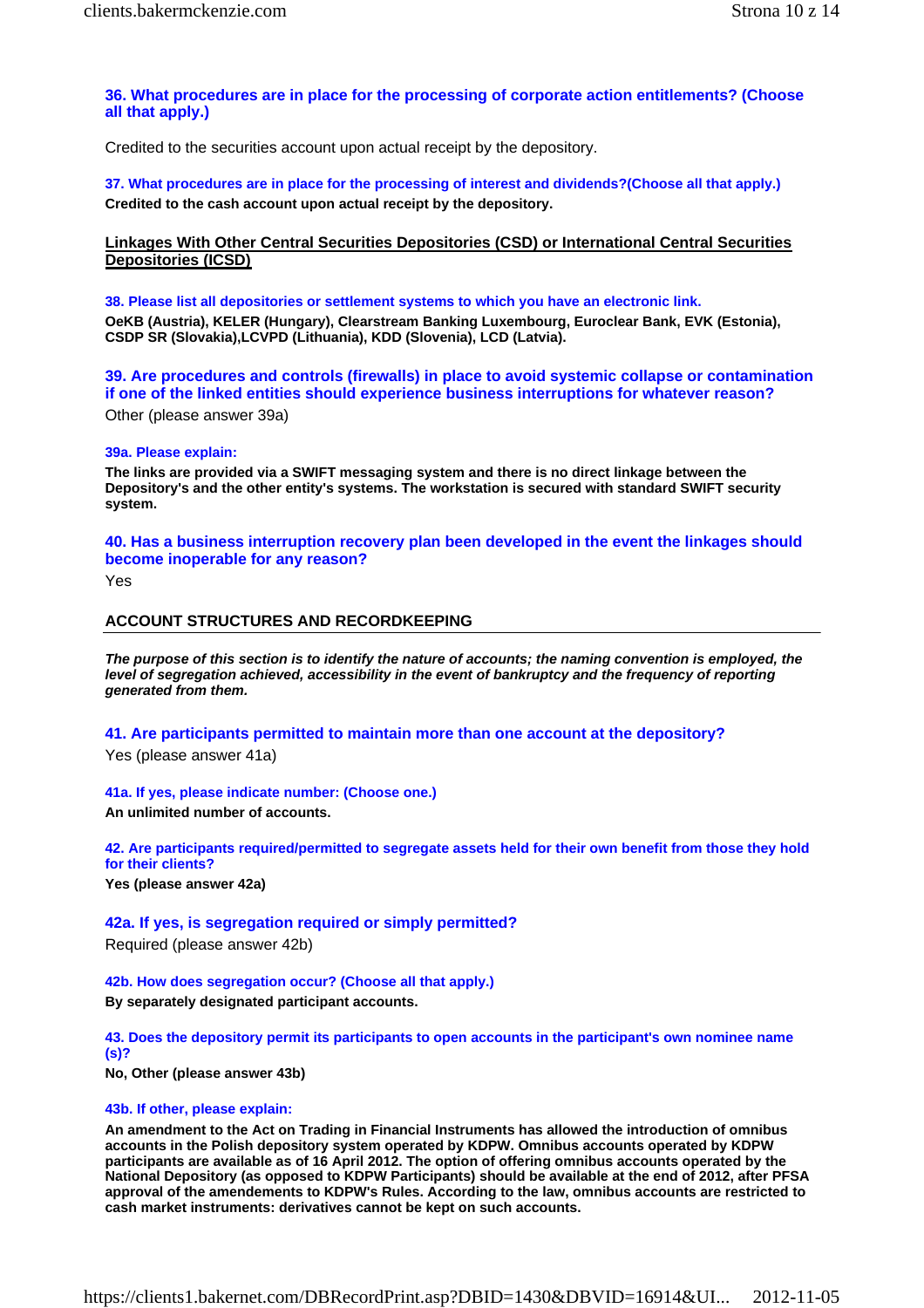**44. In the event a participant's single or main account is blocked for any reason (e.g., insolvency, penalties, violations, liens), would securities held in any account or accounts on behalf of the participant's clients be accessible:** 

**44a. By the participant's clients?**

Yes (please answer 44b)

#### **44b. If yes, please describe briefly how clients of participants would access their securities and whether there would be any delay in their ability to do so:**

**Any securities charges (i.e.: liens) made on accounts managed by KDPW may only affect those accounts where the participant's own securities are registered. As a result of this a charge cannot limit access by a client of that participant to securities registered on the securities account managed by that participant. In the same way, the insolvency of a participant does not in itself lead to restriction of access by a client, since the client's securities do not make up the property of the participant, nor do they form that participant's assets. Only where the participation status of a given participant is suspended can their clients have difficulties in access to securities they own which are registered on the securities accounts managed by that participant, since during the suspension period, all accounts managed for that participant in KDPW are suspended as well (this is the fundamental nature of participation). In such case (suspension of participant) Polish Financial Supervision Authority may take a decision to transfer securities from accounts managed by this participant to another participant (who gave its consent to it), where they are immediately accessible to the clients. The same situation may arise in the event of cancellation of participation. Moreover, the same temporary difficulties can be assumed for clients of indirect participant in case of suspension or cancellation of participation for direct participant conducting activity for the latter.** 

**44d. By the intervening authorities controlling insolvency or other proceedings? No** 

**44g. By the participant's creditors?**

No

**44j. By the depository's creditors? No** 

**45. In what form does the depository maintain records identifying the assets of each participant? (Choose all that apply. Please refer to "Help" for clarification.)**

Computer file (please answer 45b), Computer tape (please answer 45b)

**45b. In which format is the source data maintained?**

IBM AS-400

**Response Necessary/Eligibility Question** 

**46. Rule 17f-7 requires that an Eligible Securities Depository "provides periodic reports to its participants with respect to its safekeeping of assets, including notices of transfers to or from any participant's account."** 

**Does the depository make available periodic safekeeping reports to participants, including notices of transfers to or from the participant's account? Yes (please answer 46b)** 

**46b. If yes, please indicate the scheduled frequency: (Choose one.) Daily** 

**47. What is your document and record retention policy for documents and records described above in this section? (Choose one.)**

**5 years** 

#### **SETTLEMENTS**

*The purpose of this section is to identify the model of settlement employed, the relationship between cash and securities, and the basis on which participants meet their obligations.*

### **48. The Committee on Payment and Settlement Systems of the Bank for International**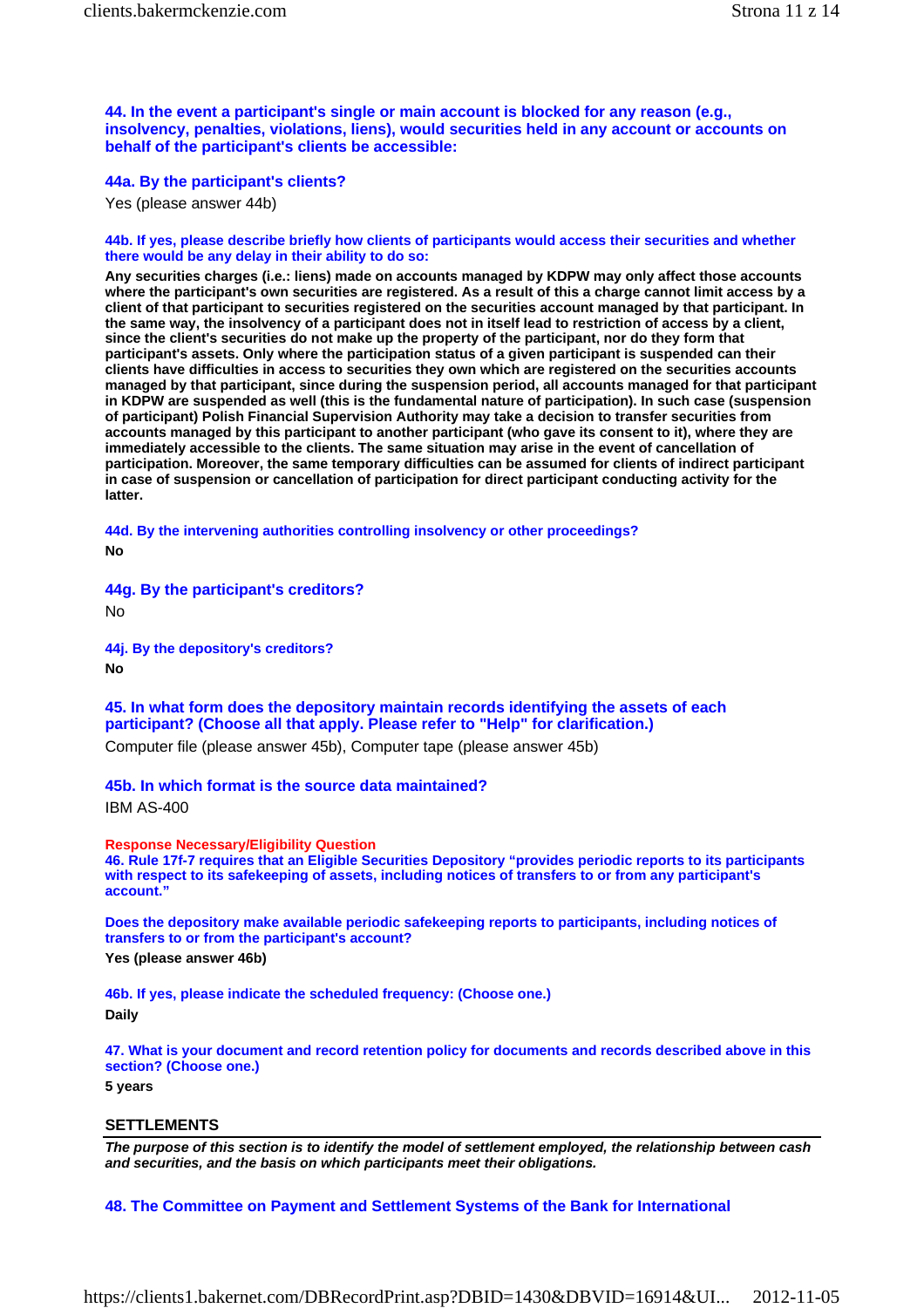**Settlements (BIS) has identified three common structural approaches or models for linking delivery and payment in a securities settlement system. Please indicate which model your procedures most closely resemble (Please refer to details on the models within the "Help" section located below this question): (Choose all that apply.)**

Model 1 - Gross, Simultaneous Settlements of Securities and Funds Transfers. (please answer 48a), Model 2 - Gross Settlements of Securities Transfers Followed by Net Settlement of Funds Transfers. (please answer 48a)

**48a. Please briefly describe your settlement process, including how your settlement procedures may vary from the model chosen above (and as described below in the Help section)?**

**Model 1 (gross settlement of both securities and cash) applicable to the settlement in RTGS of transactions. Model 2 (gross settlement of securities with net settlement of cash via central bank) applicable to the settlement in the batch system.** 

*Question 48 Help:*

*Model 1 - Gross, Simultaneous Settlements of Securities and Funds Transfers. These systems settle transfer instructions for both securities and funds simultaneously on a trade-by-trade (gross) basis, with final (irrevocable and unconditional) transfer of securities from the seller to the buyer (delivery) occurring at the same time as final transfer of funds from the buyer to the seller (payment). The securities settlement system maintains securities accounts and funds accounts for participants. Transfer of securities and cash are made by book-entry.*

*Model 2 - Gross Settlements of Securities Transfers Followed by Net Settlement of Funds Transfers. These systems settle securities transfer instructions on a trade-for-trade (gross) basis, with final transfer of securities from the seller to the buyer (delivery) occurring throughout the processing cycle, but settle funds transfer instruction on a net basis, with final transfer of funds from the buyer to the seller (payment) occurring at the end of the processing cycle.*

*The securities settlement system maintains securities accounts for participants, but funds accounts are usually held by another entity (often a commercial bank or the central bank). Securities are transferred by book-entry, such transfer being final at the instant the entries are made on the securities settlment system's books. The corresponding funds transfers are irrevocable, but not final. During the processing cycle, the system calculates running balances of funds debits and credits, the balance being settled at the end of the processing cycle when the net debit and net credit positions are posted on the books of the commercial bank or central bank that maintains the funds accounts. Settlement of funds accounts may occur once a day or several times a day.*

*Model 3 - Simultaneous Net Settlement of Securities and Funds Transfers. These systems settle transfer*  instructions for both securities and funds on a net basis, with final transfer of both occurring at the end of *the processing cycle. Settlement may occur once a day or several times a day. The securities settlement system maintains securities accounts for participants. Funds accounts may be maintained by another entity, either a commercial bank or the central bank.*

*During a processing cycle, running balances of debits and credits to funds and securities accounts are calculated. All funds and securities transfers are provisional until the end of the processing cycle, at which time book-entry transfer of securities take place. If and only if all participants have sufficient balances of funds and securities, final transfers of the net securities balances and net funds balances are executed.*

### **49. Are the cash and security movements simultaneous?**

Yes

### **OWNERSHIP OF SECURITIES**

*The purpose of this section is to determine how ownership of securities is represented, the ways the depository maintains ownership or control of securities held in the depository, and the extent to which ownership of assets held by the depository is separated from the proprietary assets of the depository.*

*This section also considers the process by which the ownership of securities is transferred in the depository and the existence of any liens or claims on the depository securities (such as a clearing lien) that would affect the ownership of depository securities.*

### **50. How are depository eligible securities held by the depository?**

Securities in the depository are held in dematerialized form.

# **51. If depository eligible securities are certificated, can depository eligible securities be held outside of the depository?**

Not applicable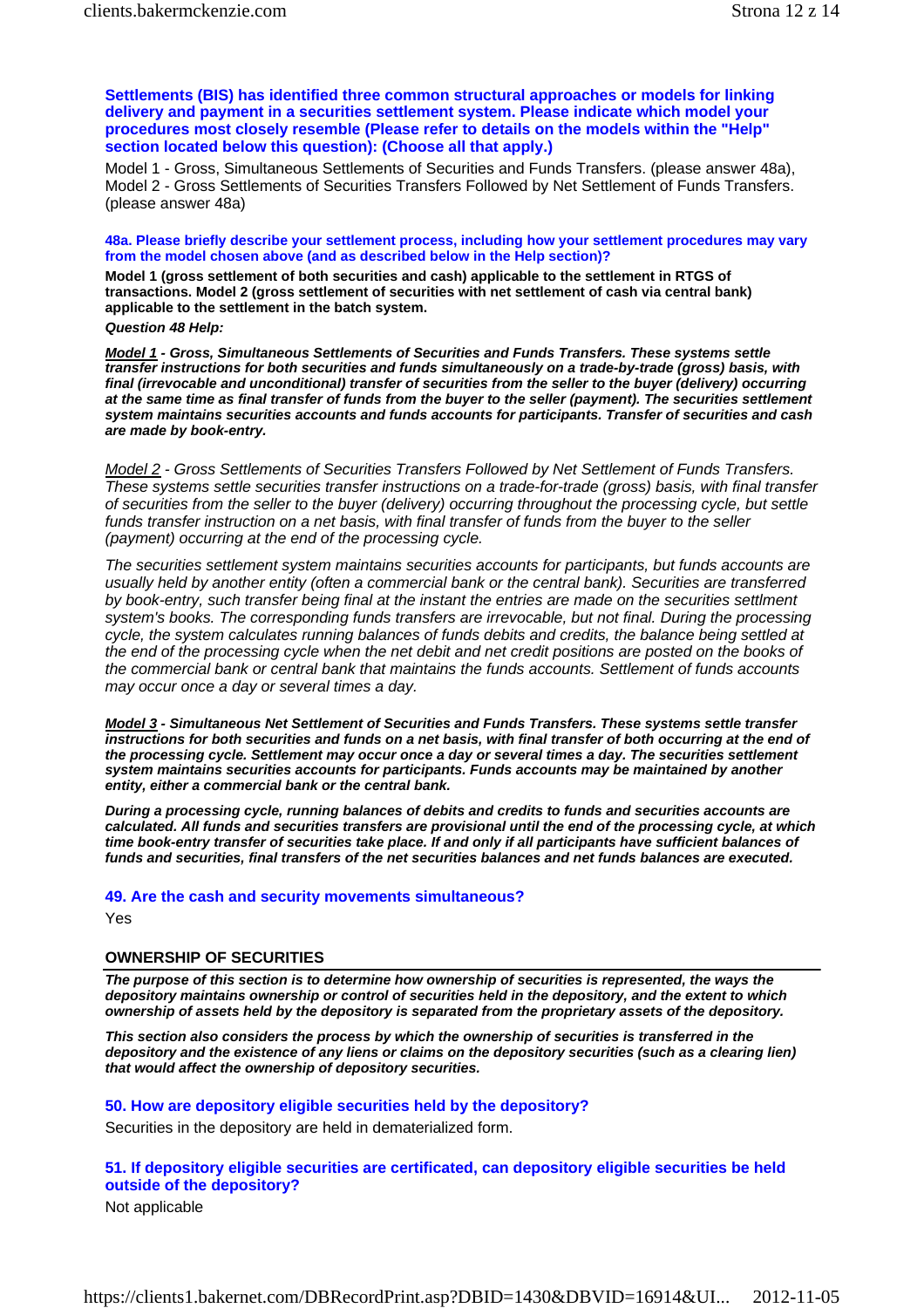# **52. If securities are dematerialized:**

**May dematerialized security positions be re-certificated and held outside the depository?** Yes (please answer 52a)

**52a. Are the securities held: (Choose all that apply.) Through book-entry at the depository** 

**52d. If the securities held by the depository are recorded by book entry at the registrar, are the securities registered only to the depository, with the depository providing the function of recording ownership on a centralized basis for the market? (Choose all that apply.)**

Other (please answer 52l)

**52i. If the securities held with the depository are recorded by book-entry at the registrar, what are the control features at the registrar for transfer of registrar positions to and from the depository (e.g., authentication procedures, reconciliation, confirmation of position at registrar)? Please describe: not applicable** 

**52l. If other, please explain:**

not applicable (book-entry is at the depository)

**Response Necessary/Eligibility Question** 

**53. Rule 17f-7 requires that an Eligible Securities Depository "maintains records that identify the assets of each participant and segregate the system's own assets from the assets of participants."** 

**Does the depository maintain records that identify the assets of each participant and segregate the system's own assets from the assets of participants?**

**Yes** 

**54. Does the law protect participant assets from claims and liabilities of the depository? Yes** 

**55. Can the depository assess a lien on participant accounts? (A lien would entitle the depository to take and hold or sell the securities of the participant in payment of a debt.) Yes (please answer 55a)** 

**55a. If yes, for what reasons are liens or similar claims imposed? (Choose all that apply.)** Other (please answer 55b)

**55b. Please describe:**

**The securities on the participant's proprietary account may be used to further collateralize an automatic securities loan taken out by the participant if that participant (acting as borrower) fails to provide sufficient collateral for the loan in the first place. Assets on the participant's proprietary account may also be used to close out a loan, when the securities are not returned at the agreed time. In such case they are taken over by KDPW\_CCP and used to purchase securities for the purpose of returning them to the lender.** 

**55c. Please indicate the limits of this lien as indicated below: (Choose one.)**

**55e. If a lien is placed on a participant's account which has been designated for its clients, will the depository select certain securities to be subject to the lien?**

Other (please answer 55n)

**55j. For accounts designated as client accounts, do procedures exist to restrict the placement of liens only to obligations arising from safe custody and administration of those accounts? Other (please answer 55m)** 

**55m. If other, please explain:** Not applicable

**55n. If other, please explain: Not applicable**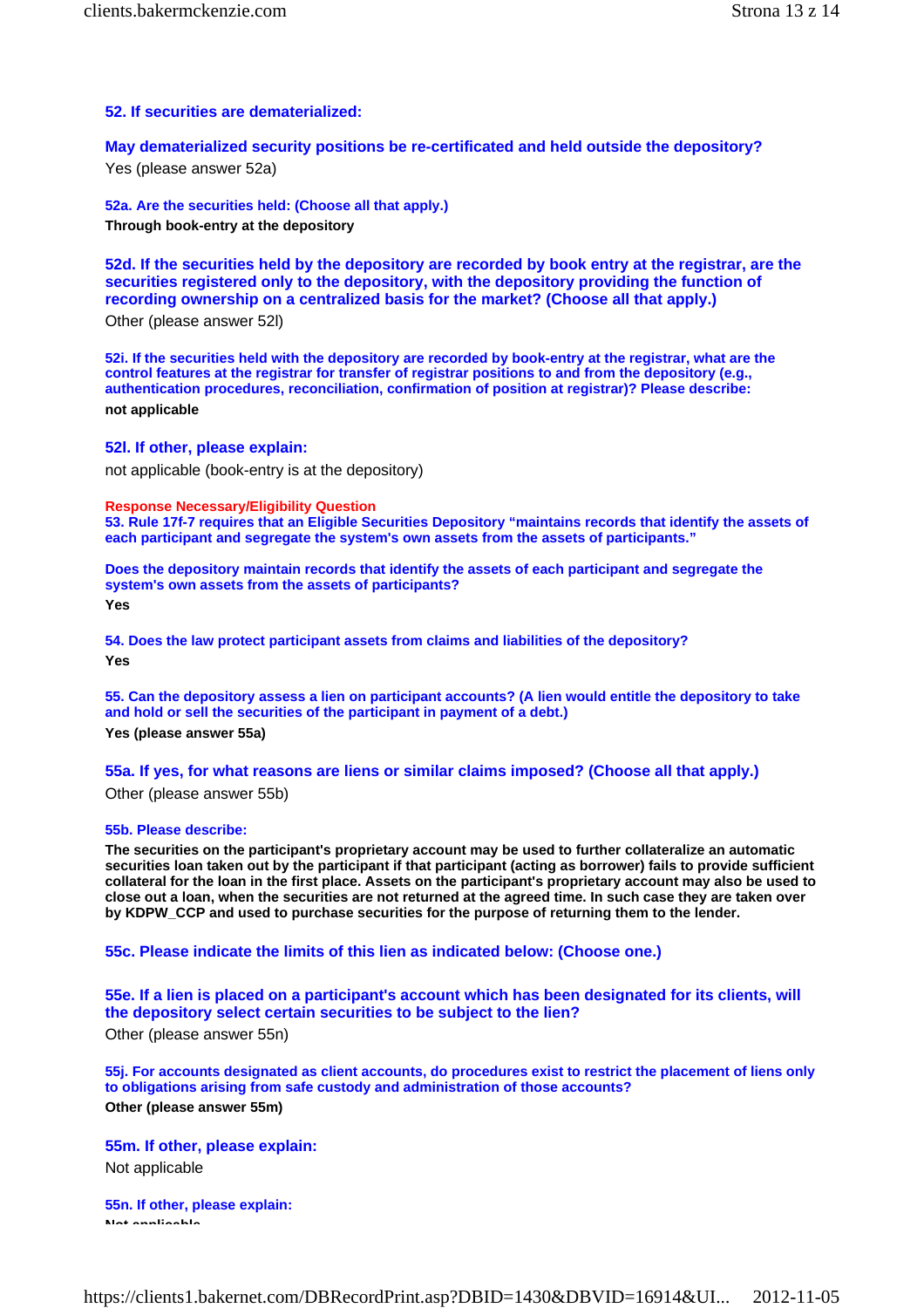# **56. Transfer of Legal Ownership**

**Does the depository have legal authority to transfer title to securities? Yes (please answer 56a)** 

**56a. When does title or entitlement to depository securities pass between participants? (Choose one.)**

Other (please answer 56b)

#### **56b. Please describe:**

**The title to depository securities passes in the moment of booking these securities on the securities account kept by participant. Entries in securities accounts kept by participants and arising as a result of transactions shall be made on the basis of documents proving settlement of these transactions in the KDPW.** 

**Datasheet Progress**

**Part 1 Completed**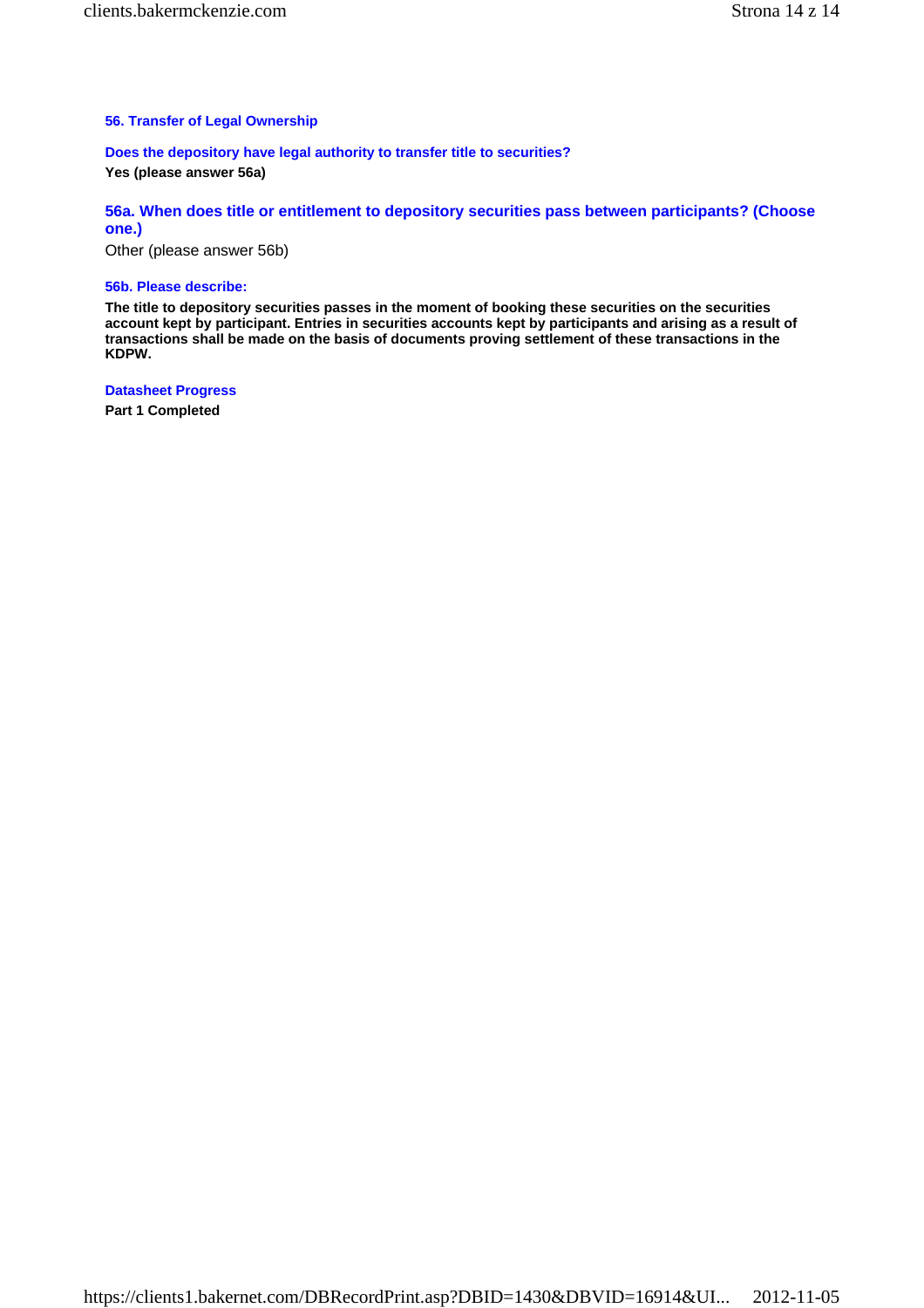# **The Association of Global Custodians - Questionnaire - Database**

# **Poland- National Depository for Securities - View Record**

# **Name**

**Poland- National Depository for Securities** 

# **HANDLING OF SECURITIES OUTSIDE THE DEPOSITORY ENVIRONMENT**

*The purpose of this section is to consider the process (and any risk inherent within such a process) that involves the safekeeping of client assets while they are being removed from a depository and being lodged into a depository.*

# **57. How are eligible securities lodged (that is, placed) in the depository system? (Choose all that apply.)**

Other (please answer 57a)

# **57a. Please describe:**

**Securities are lodged into the depository system on the basis of a securities registration contract concluded by the issuer with KDPW. When KDPW registers the securities in the depository system, they become dematerialised and they exclusively exist in the form of electronic records on depository accounts managed by KDPW and securities accounts managed by its participants. The securities which were previously in the material form should be deposited with KDPW or its participant before registration. As a result of the registration any records made by KDPW or its participant for the securities deposited before in the material form become electronic records in the depository system.** 

# **58. When are securities lodged into the depository reflected in a participant's depository account? (Choose all that apply.)**

**59. How long does it usually take to lodge securities with the depository? (Choose one.)** 1 to 2 days

**60. During the process of lodging securities into the depository, can the securities:** 

**Be traded? No (please answer 60c)** 

**60a. During the process of lodging securities into the depository, can the securities:** 

# **Be settled?** No (please answer 60d)

**60b. During the process of lodging securities into the depository, can the securities:** 

**Have ownership transferred? Other (please answer 60e)** 

# **60c. If they cannot be traded, or if you answered other, please explain:**

see above

**60d. If they cannot be settled, or if you answered other, please explain: see above** 

# **60e. If ownership cannot be transferred, or if you answered other, please explain:**

Rights from securities are created from the moment the securities are registered on the securities account and the owner of the securities account is entitled to these rights. These securities only exist in the form of electronic records on depository accounts and securities accounts. Trade in these securities is only possible with the registration of these securities on the securities account. However, as regards securities issued in paper form which are to be registered in KDPW, the ownership in these securities may be transferred up until the moment of their registration in KDPW. Yet, the transfer is made outside of the depository system.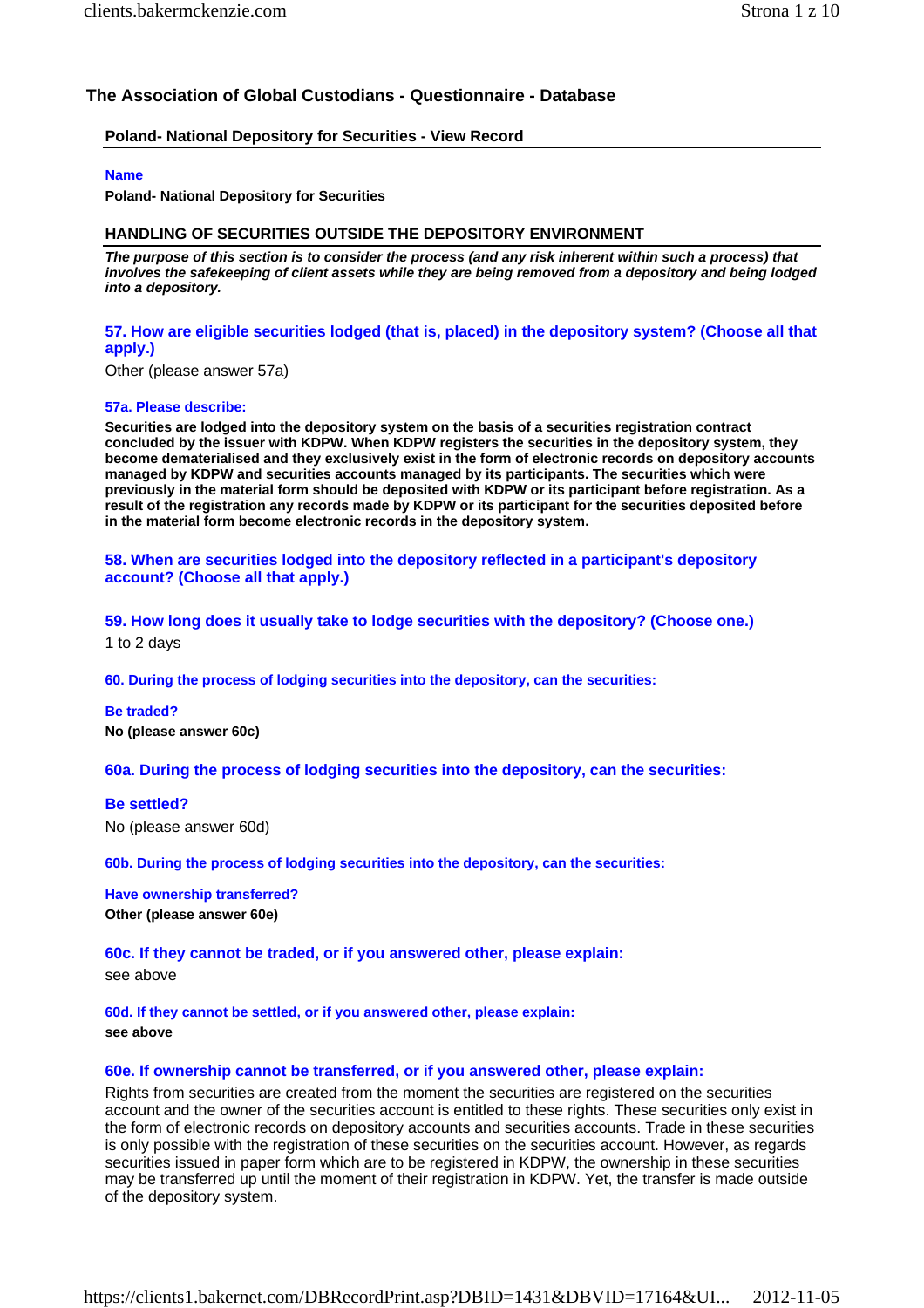**61. Are securities immediately available for delivery upon transfer to the depository? Yes** 

**62. Please describe briefly the arrangements/procedures/facilities you maintain to ensure that eligible securities held at the depository are handled at least as efficiently as compared to securities held outside the depository, particularly in relation to income, corporate actions and proxy services.**

Not applicable

**63. What transfer process steps are involved when eligible securities are withdrawn from the depository for safekeeping? (Choose one.)**

# **Other (please answer 63a)**

#### **63a. Please specify:**

The withdrawal of securities from the depository takes place when the issuer decides to do it. However, the issuer needs the approval of the PFSA to do it. Moreover, the withdrawal of equities is possible when the issuer's insolvency is declared or it cannot be declared owing to the fact that the issuer's assets are not able to cover the costs of the insolvency proceeding. As a result of the PFSA approval or the binding insolvency declaration or the binding resolution that rejects the application for insolvency because the issuer's assets are not able to cover the costs of the insolvency proceeding, KDPW indicates the date when its participants are obliged to deliver the data of the shareholders to the issuer.

**64. How long does it usually take to remove securities from the depository? (Choose one.)**

**3 days to 1 week** 

#### **65. While the securities are being removed from the depository, can they:**

#### **65a. Be traded? (Choose one)**

No (please answer 65b)

#### **65b. Please explain:**

**The status of the securities is changed, participants within the indicated deadline, deliver to the KDPW instructions to change the status of the securities to be cancelled to "blocked for corporate actions".** 

#### **65c. Be settled?**

No (please answer 65d)

**65d. Please explain:**

**see 65b** 

**65e. Have ownership transferred?**

No (please answer 65f)

#### **65f. Please explain:**

**see 65b** 

#### **STANDARD OF CARE**

*The purpose of this section is to understand the responsibility and liability that the depository has in providing services to its participants/members in the settlement and clearing of securities and/or cash, and to understand what type of protections exist for participants in the event of a participant failure/default.*

### **Depository Liability**

**66. Does the depository accept liability (independent of any insurance coverage) for the following:** 

**66a. Reconciliation errors with the registrar and/or the issuer that result in direct damages or losses to participants?**

**Yes (please answer 66b)**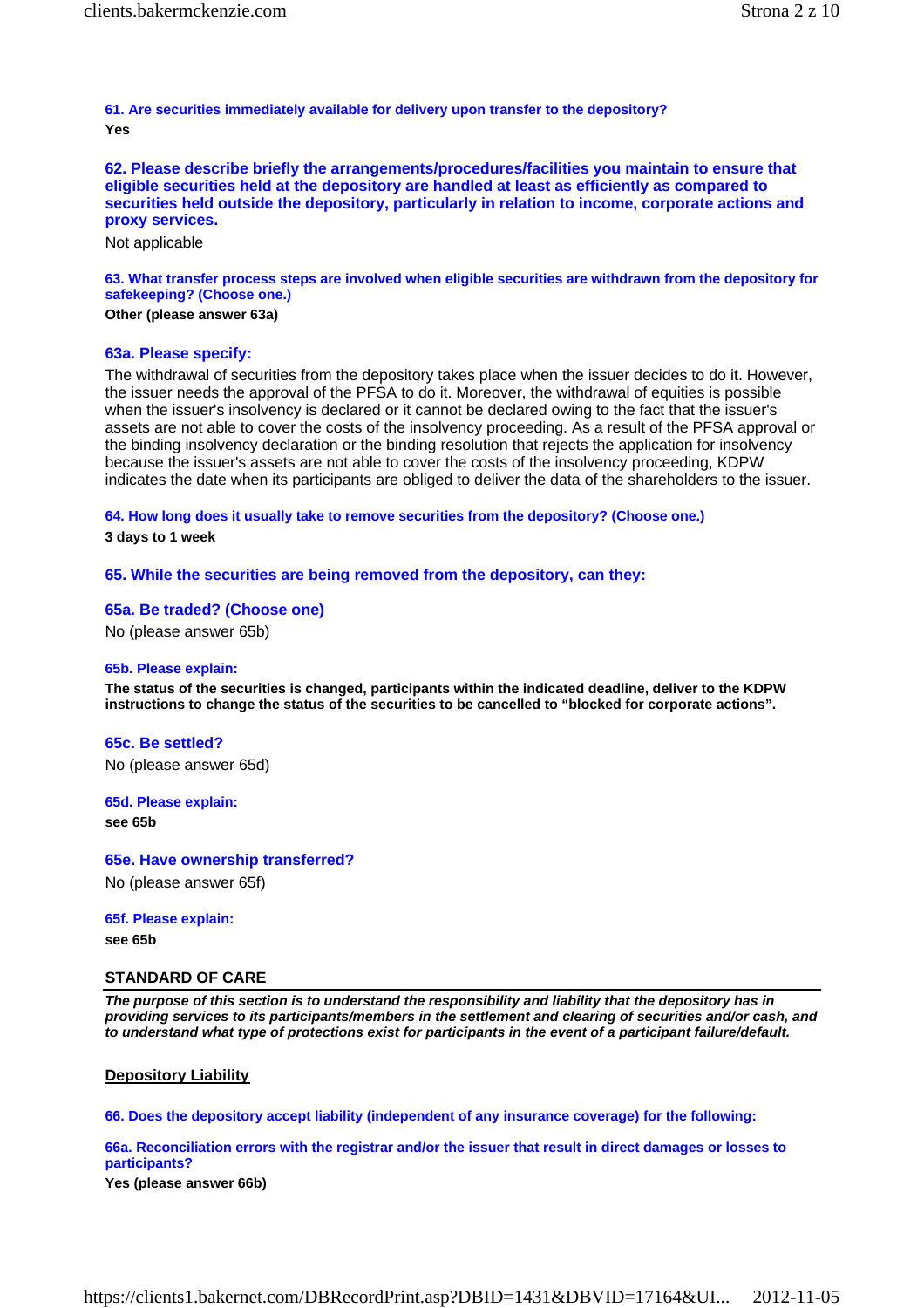# **66b. If yes, please check all of the following that apply:**

The depository assumes liability for direct losses

**66e. Theft of securities (either physical certificate or electronically from accounts at the depository) from the depository that result in direct damages or losses to participants? Yes (please answer 66f)** 

# **66f. If yes, please check all of the following that apply:**

The depository assumes liability for direct losses

**66i. Failure of the depository's systems that result in direct damages or losses to participants because they cannot use either securities or funds?**

**Yes (please answer 66j)** 

# **66j. If yes, please check all of the following that apply:**

The depository assumes liability for direct losses

**66m. Any direct damages or losses to participants caused by the depository due to its errors, omissions or fraud?**

**Yes (please answer 66n)** 

# **66n. If yes, please check all of the following that apply:**

The depository assumes liability for direct losses

**66q. Any direct damages or losses to participants caused by the depository in its capacity as a central counterparty?**

**No** 

**66u. Does the depository guaranty settlement? Other (please answer 66w)** 

# **66w. If other, please explain:**

**Settlement is guaranteed only for regulated and alternative trading markets transactions. The guaranty of the depository settlement is accomplished by the KDPW\_CCP (wholly-owned by the KDPW) and its guarantee mechanism. It comprises: maintenance margins, basic and additional contributions to the relevant parts of the guarantee fund and the CCP's own capital dedicated for guarantee purposes. Activation of the guarantee mechanism takes place in the case of insolvency of a clearing member when KDPW\_CCP becomes the party to the transaction instead of the failed clearing member. The capital of the CCP, which amounts PLN 200 million (around USD 63 million) could be used to cover a default of a participant if the margins and the guarantee fund would not be sufficient.** 

**66x. Any direct damages or losses to participants caused by the depository as a result of force majeure events, acts of God, or political events, etc.?** No

**66+. In all cases where the depository assumes responsibility for direct or indirect or consequential losses, is the depository's liability limited by a standard of care determination?**

Yes (please answer 66\*)

# **66\*. Please define the standard of care applied:**

**A greater degree of effort is expected from KDPW, measured by recognising the professional nature of the depository functions carried out by KDPW.** 

**67. Do the depository's written contracts, rules, or established practices and procedures provide protection against risk of loss of participant assets by the depository in the form of?** 

**67a. Indemnification No** 

**67d. Insurance** Yes (please answer 67e)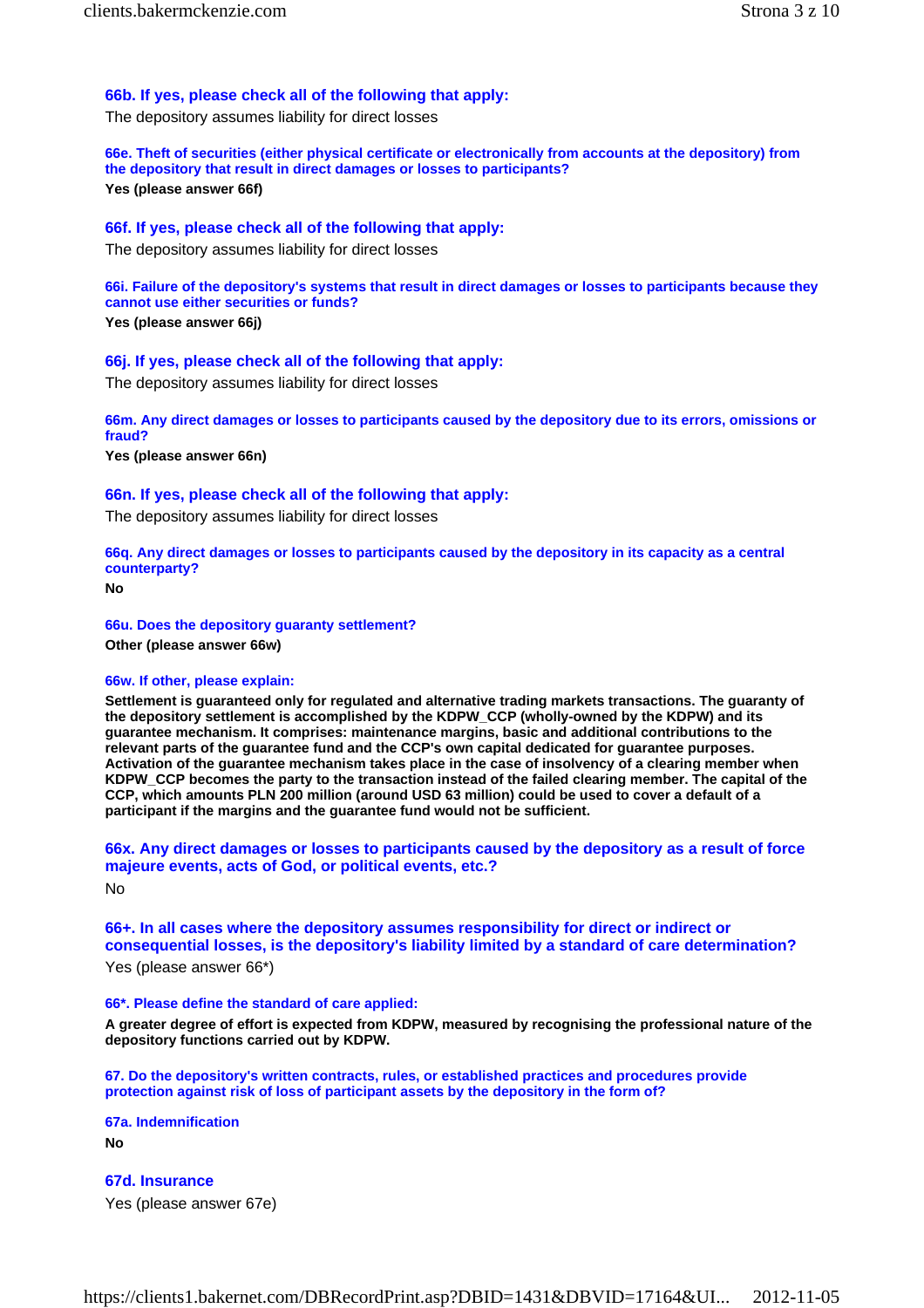### **67e. Please explain (then please answer 67f):**

**KDPW holds an insurance agreement to cover particular fraud relating to KDPW owned financial instruments, financial instruments registered on KDPW accounts and KDPW managed accounts, or where KDPW has powers of attorney. The policy further covers risks involving malfunctions of IT systems, computer crime, and professional liability of financial institutions (interest or damages for failure to perform its functions, or for negligent performance).** 

## **67f. Please provide details of the relevant sections of the contracts, rules or practices where this information is found.**

n/a

**67g. Acknowledgement of liability for losses caused by depository's own actions. Yes (please answer 67h)** 

#### **67h. Please explain (then please answer 67i):**

see 67e

**67i. Please provide details of the relevant sections of the contracts, rules or practices where this information is found.**

**n/a** 

## **67j. Other**

Yes (please answer 67k)

#### **67k. Please explain (then please answer 67l:**

**There is no risk of loss of assets registered on KDPW accounts. Rights to securities arise as a result of entries on securities accounts, which are in effect carried out by the participants themselves. The assets of their investors are safeguarded using a compensation scheme, which is administered by KDPW and used to pay compensation to clients in the event of the bankruptcy of a participant or fraudulent dealings by participants.** 

### **67l. Please provide details of the relevant sections of the contracts, rules or practices where this information is found.**

Compensation Scheme Regulation, art. 132-146 of the Trading in Financial Instruments Act, Rules of Operation of the Compensation Scheme

#### **68. Is the depository immune from legal action in its own jurisdiction?**

#### **Other (please answer 68a)**

### **68a. If other, please explain:**

According to the article 6 pt 4 of the Bankruptcy and Restitution Law the legal entity which have been established on the basis of the provisions of a Parliament Act cannot be declared bankrupt. The Depository is such a legal entity.

#### **Security Control**

# **69. How do participants receive information (view actual settlement of trades, movement of securities on their accounts, etc.) and see the status of their accounts? (Choose all that apply.)**

By direct electronic link, Other (please answer 69a)

#### **69a. Please explain:**

**Participants can use the messaging communication system ESDI (Electronic System of the Information Distribution) or ESDK (Electronic System of the Messages Distribution), which in an appropriate hardware configurations has the function of direct electronic link.** 

**70. Do participants have access to affect their holdings, including confirming and affirming trades, movement of securities on their accounts, etc.?**

Yes (please answer 70a)

**70a. How is access given to participants? (Choose all that apply.)**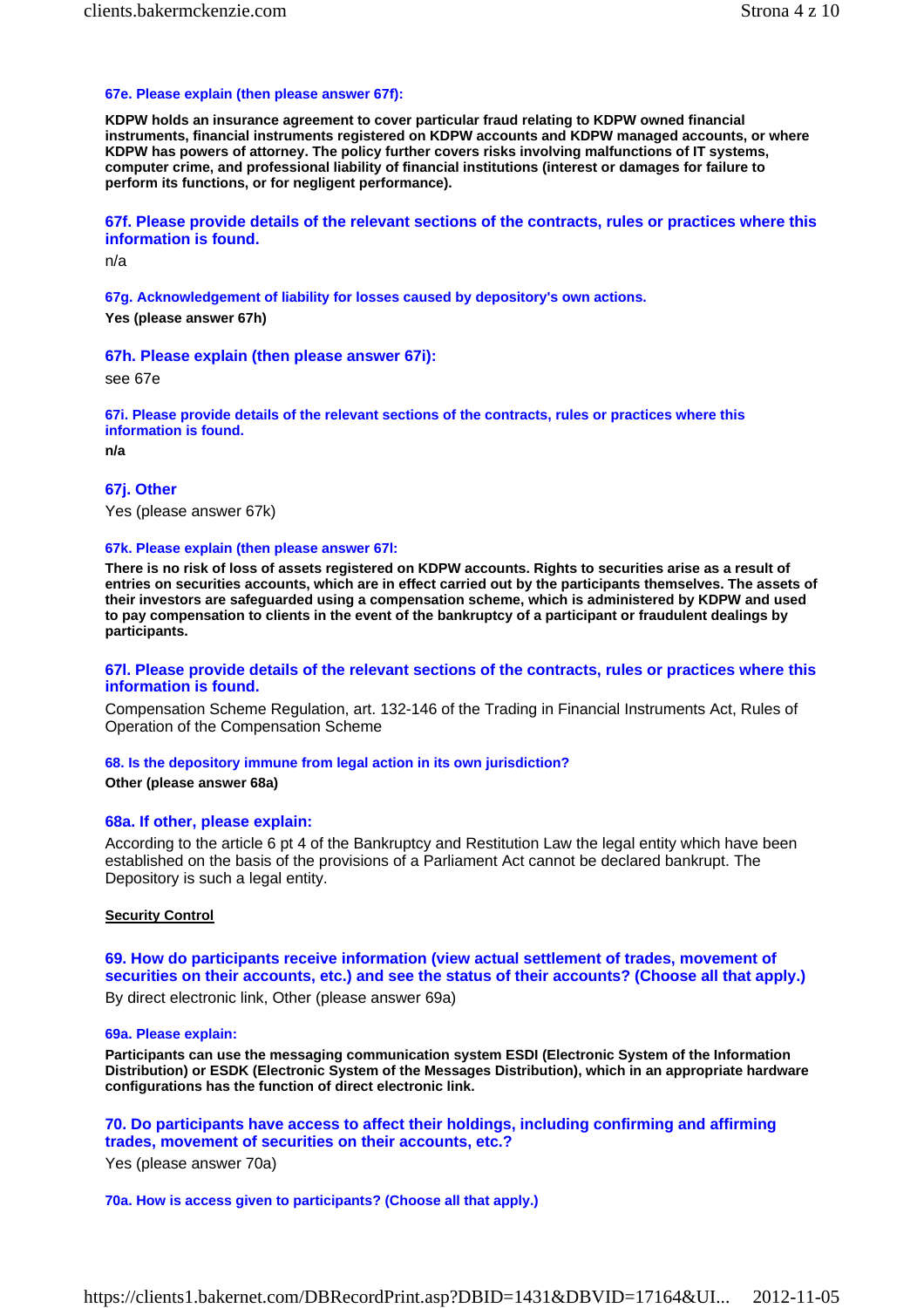# **By direct electronic link (please answer 70b), Other (please answer 70c)**

**70b. Please select type of electronic link:**

Secured, leased, dedicated telephone line, Internet

# **70c. Please explain:**

**Participants can use the messaging communication system (KDPW Data Exchange System): ESDI (Electronic System of the Information Distribution) or ESDK (Electronic System of the Messages Distribution), which in an appropriate hardware configurations has the function of direct electronic link.** 

**71. Regarding data security:** 

**71a. Are passwords used by participants to access their accounts?**

**Yes, Other (please answer 71b)** 

# **71b. If other, please explain:**

Participants have access to the Electronic System of the Information Distribution (ESDI) or Electronic System of the Messages Distribution (ESDK). Data security is based mainly on cryptography (data encipherment), however user passwords are also used for email account access.

**71c. Does each user have a unique user ID?**

**Yes** 

**71e. Are passwords regularly changed? Other (please answer 71g)** 

**71g. If other, please explain: Individual cryptographic keys are changed once a year. There is no need to change user passwords.** 

**71h. Is there a user lock-out after a pre-set number of unsuccessful User ID attempts?** No

**72. Does the depository communicate with other market entities such as stock exchanges, payment systems, clearing houses, etc., by secured linkages? Yes (please answer 72a)** 

# **72a. Please explain:**

KDPW\_CCP, Warsaw Stock Exchange, National Bank of Poland, Polish Financial Supervision Authority, BondSpot S.A., Warsaw Commodity Clearing House

**73. How does the depository communicate with other market entities?** 

**73a. Stock Exchanges (Choose all that apply.) Secured, leased, dedicated telephone line** 

**73b. Payment Systems (Choose all that apply.)** Secured, leased, dedicated telephone line

**73c. Clearing Houses (Choose all that apply.) Secured, leased, dedicated telephone line** 

**73d. Registrars (Choose all that apply.)** Not applicable

**74. How is access to the physical building controlled? (Choose all that apply.) By guards, By electronic keys/personal ID card, By alarm system** 

**75. What are the vault security procedures for the safekeeping of physical paper? (Choose all that apply.) Not applicable; no vault is maintained**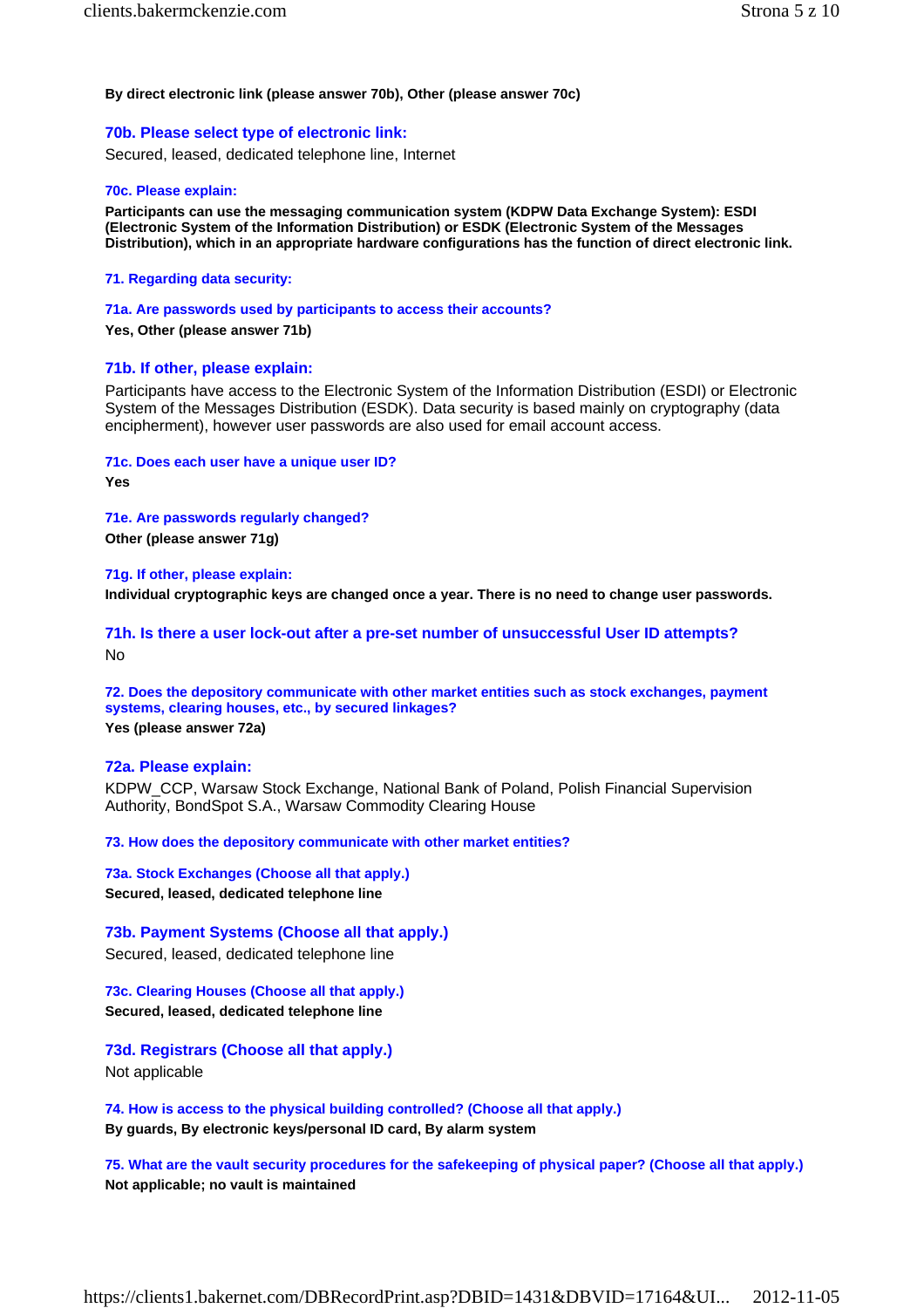# **Participant Default Protections Resulting from a Participant Failure**

# **76. If a participant defaults, how is the loss covered? (Choose all that apply?) Other (please answer 76d)**

#### **76d. Please explain:**

**The KDPW\_CCP guaranty fund covers the loss. The clearing functions and the management of the guarantee fund have been moved from the depository to KDPW\_CCP (central counterparty) on 1 July 2011. Maintenance margins, basic and additional contributions to the relevant parts of the guarantee fund and the CCP's own capital are dedicated for guarantee purposes. Activation of the guarantee mechanism takes place in the case of insolvency of a clearing member when KDPW\_CCP becomes the party to the transaction instead of the failed clearing member. The capital of the CCP, which amounts PLN 200 million (around USD 63 million) could be used to cover a default of a participant if the margins and the guarantee fund would not be sufficient.** 

**77. During the past three years, has there been a situation where a participant defaulted which resulted in a significant loss?**

No

## **78. Does the depository have a guaranty fund independent of stock exchange or other market guarantees?**

Other (please answer 78l)

# **78d. How is the fund financed? (Choose one.)**

Contributions from participants (please answer 78f)

## **78f. If so, what is the amount or percentage per participant?**

The basis used in determining the total size of the fund and the contributions of participants with the status of clearing member is the level of risk exposure, or open risk. Open risk is the difference between the value of the maintenance margin, calculated according to the value of stress-test parameters for positions at the end of day, and the value of the actual maintenance margin posted by the participant. The size of the fund is determined using the maximum value of open risk of all participants and limited by the minimum and maximum levels adopted by KDPW\_CCP. Contribution payment amounts are determined proportionally to the value of open risk exposure for each clearing member. KDPW\_CCP has a guaranty fund independent of stock exchange or other market guarantees. The size of the guarantee fund for the end of September 2012: Stock Exchange Transactions and BondSpot (regulated market) - PLN 250 million/ EUR 61 million/ USD 78.6 million - Alternative Trading System BondSpot - PLN 0.4 million/ EUR 0.1 million/ USD 0.13 million,- Alternative Trading System GPW - PLN 1 million/ EUR 0.22 million/ USD 0.31 million

**78h. Who is covered by the fund? (Choose all that apply.)**

Other (please answer 78i)

**78i. If other, please explain: clearing members** 

**78j. When is the guaranty fund used? (Choose all that apply.)** Other (please answer 78k)

**78k. If other, please explain: When clearing member defaults** 

**78l. If other, please explain:** The guaranty fund covers the regulated and alternative markets transactions.

# **79. Does the depository have forms of oversight management for assessing and monitoring of the following? (Choose all that apply.)**

**Participant eligibility requirements, Participant volumes, Settlement controls that minimize or eliminate the risk of default by a participant (please answer 79d)** 

**79d. What type or types of settlement controls (Choose all that apply.)**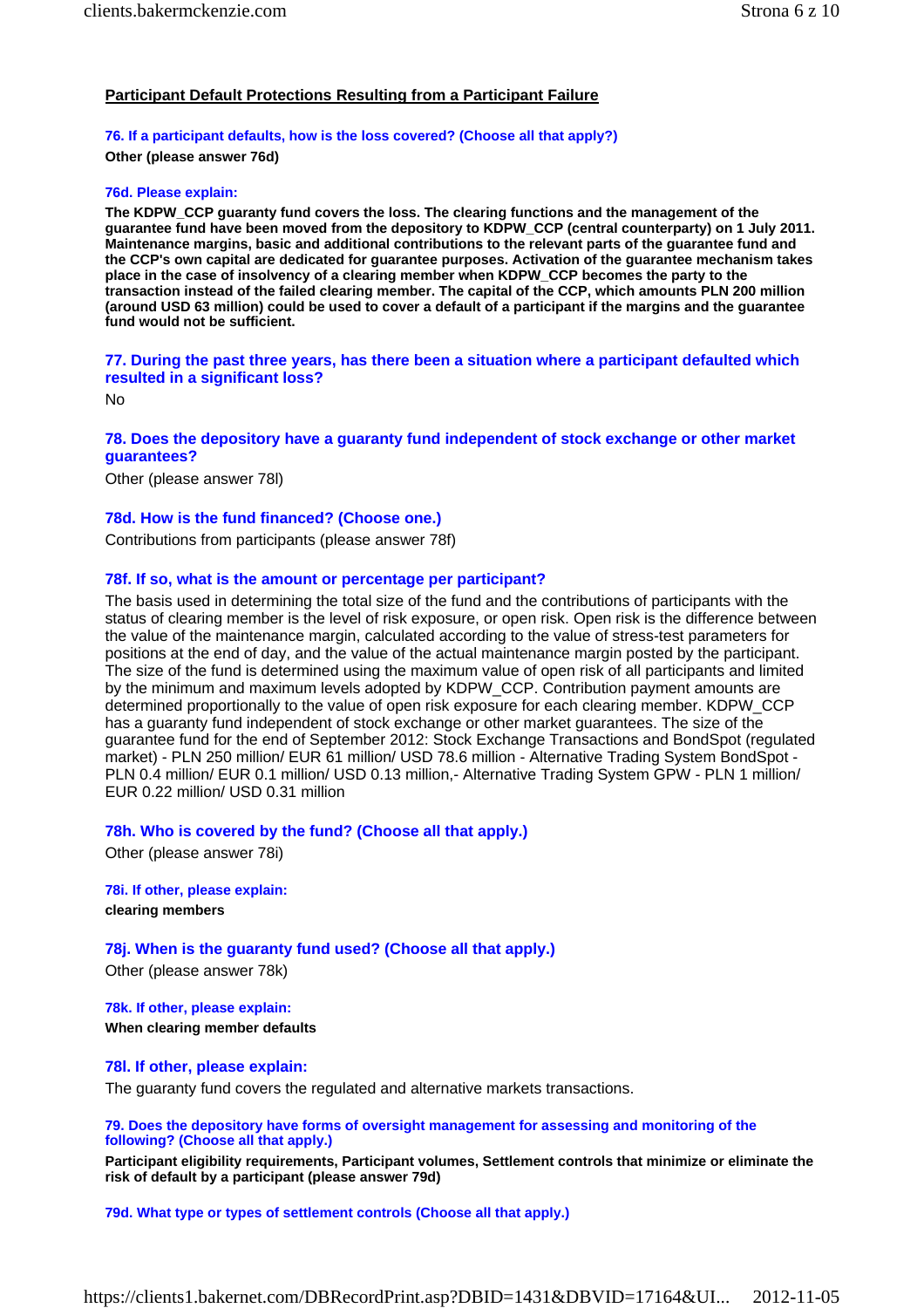# **79g. Please explain:**

Settlement of securities is effected after the confirmation of cash settlement in the central bank.

**80. Does the stock exchange have default protections that extend to the depository, such as the following? (Choose all that apply.)**

**Other (please answer 80a)** 

### **80a. Please explain:**

KDPW\_CCP maintains a guaranty fund for stock exchange transactions and the alternative trading (excluding package transactions).

## **BUSINESS RECOVERY PLAN**

*This section is intended to identify key aspects of the depository's Business Recovery Plan (BRP), including testing requirements and past results, expected recovery time periods, and the independent review and validation (if any) of the BRP.*

### **81. Do you have a formal business recovery plan?**

Yes (please answer 81a)

#### **81a. Does your Business Recovery Plan include: (Choose all that apply.)**

**Back-up of all computer files, Off-site data storage, Back-up files stored and locked, Off-site operations facility, Other (please answer 81h)** 

**81b. Please identify both the frequency and the last date of testing for the following third party:** 

### **Depository participants/members**

at last once a year; the last date of testing: 26.05.2012

**81c. Please identify both the frequency and the last date of testing for the following third party:** 

#### **Stock exchange**

**at last once a year; the last date of testing: 26.05.2012** 

**81d. Please identify both the frequency and the last date of testing for the following third party:** 

### **Central bank**

at last once a year; the last date of testing: 26.05.2012

**81e. Please identify both the frequency and the last date of testing for the following third party:** 

### **Local brokers**

**at last once a year; the last date of testing: 26.05.2012** 

**81f. Please identify both the frequency and the last date of testing for the following third party:** 

## **Any other third party**

### **81h. If other, please explain:**

On line data replication

**82. How quickly can the main system be reactivated in the event of an outage? (Choose one.)**

**1 - 4 hours** 

**83. If a back-up system exists, how quickly can the back-up system be activated in the event of the main system failing? (Choose one.)**

**1 - 4 hours**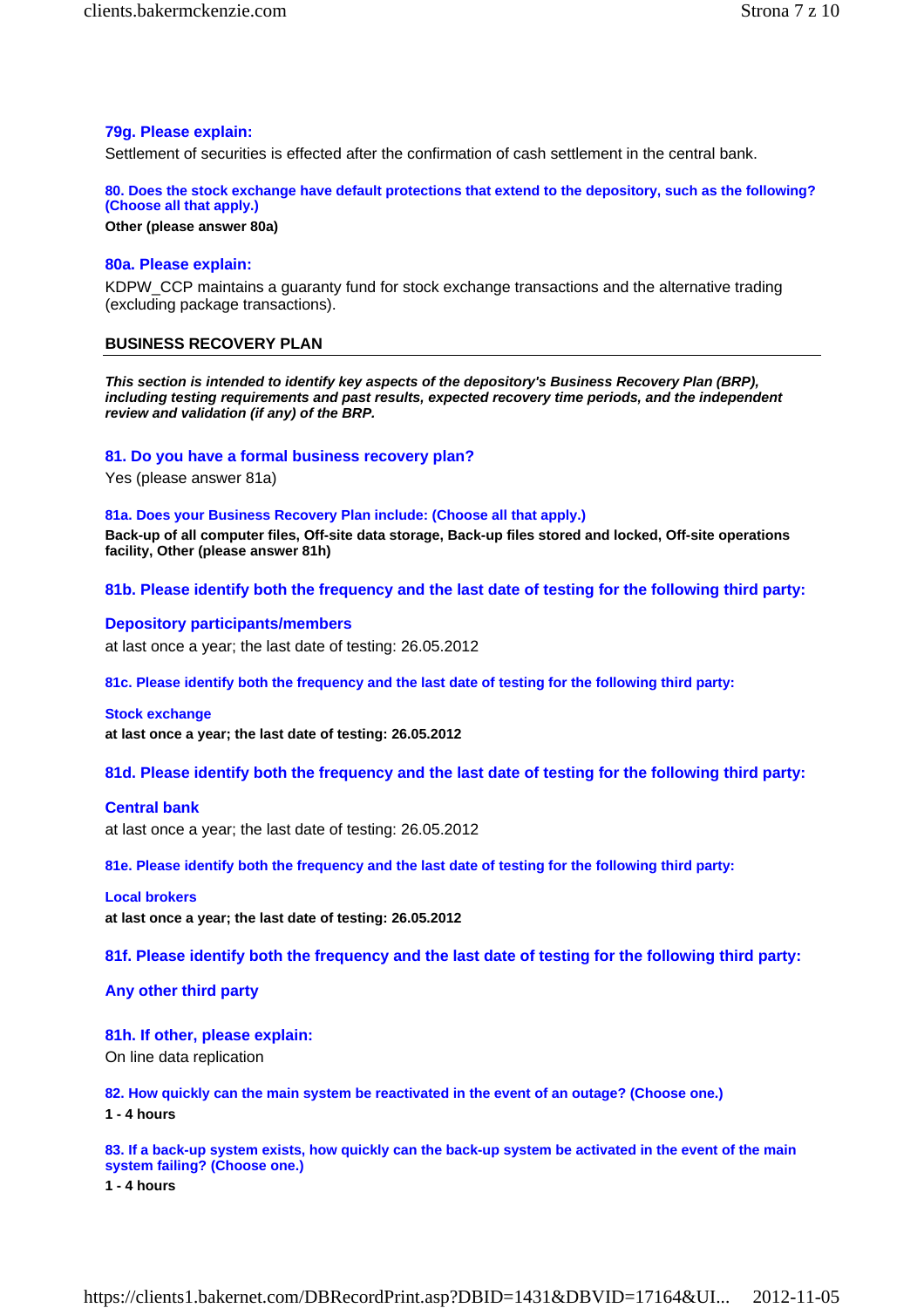**84. Will the depository publicly announce any system interruption? Yes (please answer 84a)** 

**84a. To whom will the depository disclose any system interruptions? (Choose all that apply.)** To the depository regulators, To all direct participants, Other (please answer 84d)

**84b. If so, please list webpage address:**

#### **84d. Please explain:**

**In case of cash settlement disruption - National Bank of Poland. Pension funds and pension societies** 

**84e. How will the depository disclose any system interruptions? (Choose all that apply.)** By e-mail, By telephone, Other (please answer 84f)

#### **84f. Please explain:**

**Electronic System of the Information Distribution (ESDI), ESDK (Electronic System of the Messages Distribution), fax** 

**85. In the past three years, has it been necessary to activate the recovery plan in a live situation? No** 

**85b. How much time was needed to recover and restore business to normal operations? (Choose one.)**

### **PERFORMANCE, INSURANCE, AND LOSS**

*This section is intended to identify the level of insurance maintained by the depository, and the extent to which coverage would extend to financial loss incurred by participants and their clients, including but not limited to losses resulting from operating performance, security breaches, and employee negligence or misconduct.*

# **86. Has there been any material loss by the depository during the past three years?** No

**87. Has the depository been subject to any litigation involving a participant during the past three years? No, Other (please answer 87b)** 

#### **87b. If other, please explain:**

**KDPW has not been subject to litigation by participants – however is subject to litigation involving clients of its former participant (a brokerage house) as a consequence of the participant's bankruptcy and related process of cash compensation distribution to investors. Assets for investor compensation are paid from the Investor Compensation Fund which is managed and controlled by KDPW, however the litigation process does not have any influence on the business activities of the depository. Investor claims might only have an effect on the assets of the Fund.** 

# **88. Has the depository realized revenues sufficient to cover expenses during the past three years? (Choose one.)**

Yes for all three years

### **89. Does the depository maintain a reserve for operating losses?**

No

**90. Has the regulatory body with oversight responsibility for the depository issued public notice that the depository is not in current compliance with any capital, solvency, insurance or similar financial strength requirements imposed by such regulatory body? No** 

**90b. In the case of such a notice having been issued, has such notice been withdrawn, or, has the remedy of such noncompliance been publicly announced by the depository?**

**Other (please answer 90e)**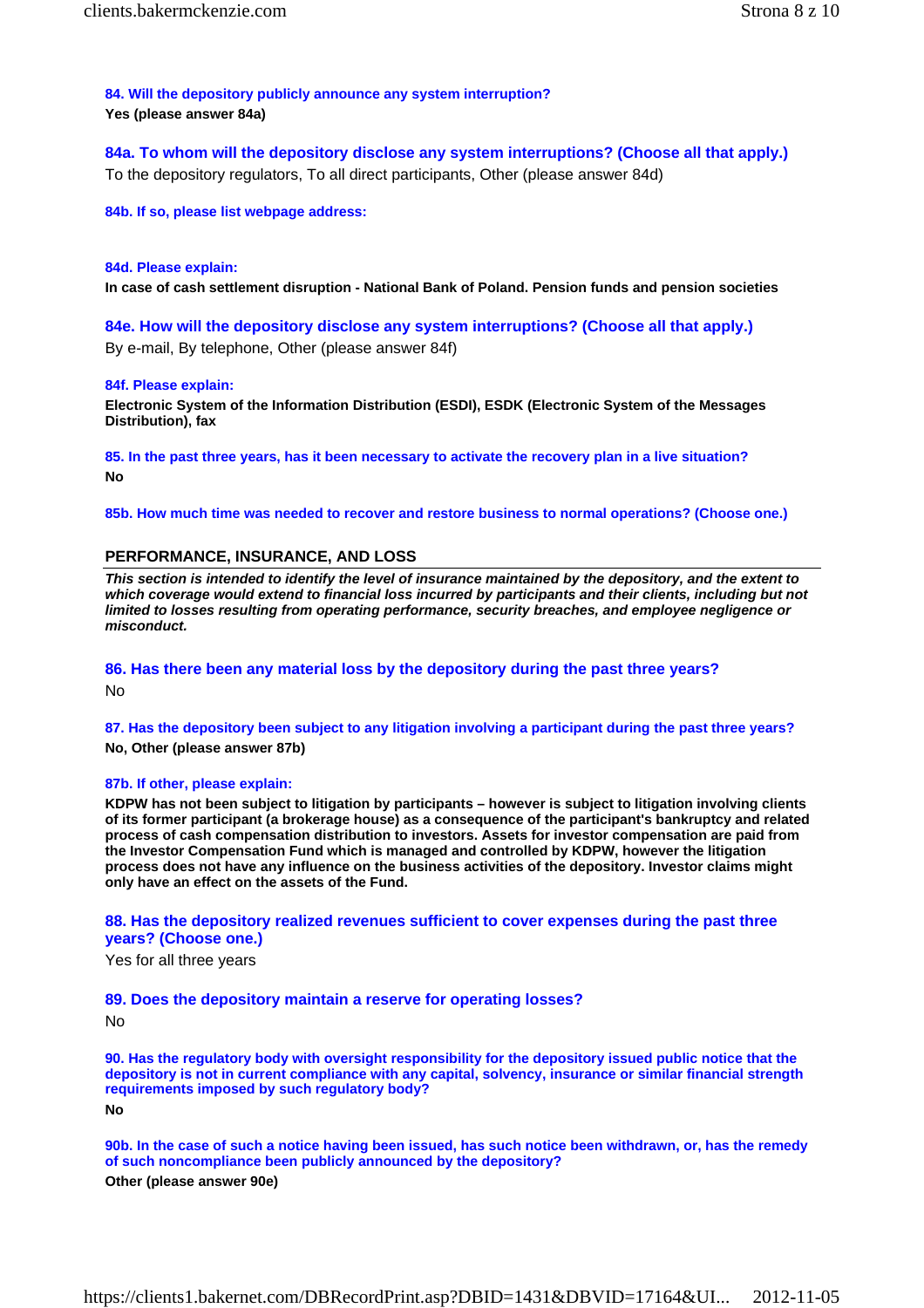# **90e. If other, please explain:**

Not applicable

**91. Does the depository have insurance to cover losses in the event of Default on settlement commitments by the depository or a participant?** No

# **92. Does the depository have Fidelity insurance (that is, insurance to cover loss of securities or money resulting, for example, from acts such as forgery, theft, fraud and/or employee dishonesty)?**

Yes (please answer 92a)

# **92a. What is the amount of the coverage? 100 mln PLN (32.44 mln USD – USD/PLN – 3,18 the exchange rate at the end of the September 2012)**

**92b. What is the amount of the deductible?** 100 000 PLN (32 440 USD – USD/PLN – 3,18 the exchange rate at the end of the September 2012)

# **93. Does the depository have insurance for Operational Errors?**

Yes (please answer 93a)

**93a. What is the amount of the coverage? 100 mln PLN (32.44 mln USD – USD/PLN – 3,18 the exchange rate at the end of the September 2012)** 

**93b. What is the amount of the deductible?** 100 000 PLN (32 440 USD – USD/PLN – 3,18 the exchange rate at the end of the September 2012)

**94. Does the depository have Errors and Omissions insurance?**

Yes (please answer 94a)

**94a. What is the amount of the coverage? 100 mln PLN (32.44 mln USD – USD/PLN – 3,18 the exchange rate at the end of the September 2012)** 

**94b. What is the amount of the deductible?** 100 000 PLN (32 440 USD – USD/PLN – 3,18 the exchange rate at the end of the September 2012)

**95. Does the depository have insurance for the Premises?** Yes (please answer 95a), Other (please answer 95c)

**95a. What is the amount of the coverage?**

**95b. What is the amount of the deductible?**

# **95c. If other, please explain:**

**-** 

-

**The Depository has insurance for the disaster recovery site. The owner of the main premises building (Stock Exchange Centre S.A.)has the insurance for the building. KDPW has 21% stake in The Stock Exchange Centre S.A.** 

**96. Does the depository have any other insurance?**

Yes (please answer 96a)

# **96a. If so, what is it for?**

**There is an insurance for fire and other events, such as break-ins and theft, robbery and destruction, for all risks relating to fittings and portable equipment (laptop computers, portable telephones), property insurance in transit in Polish territory, civil liability as a result of managing offices.**